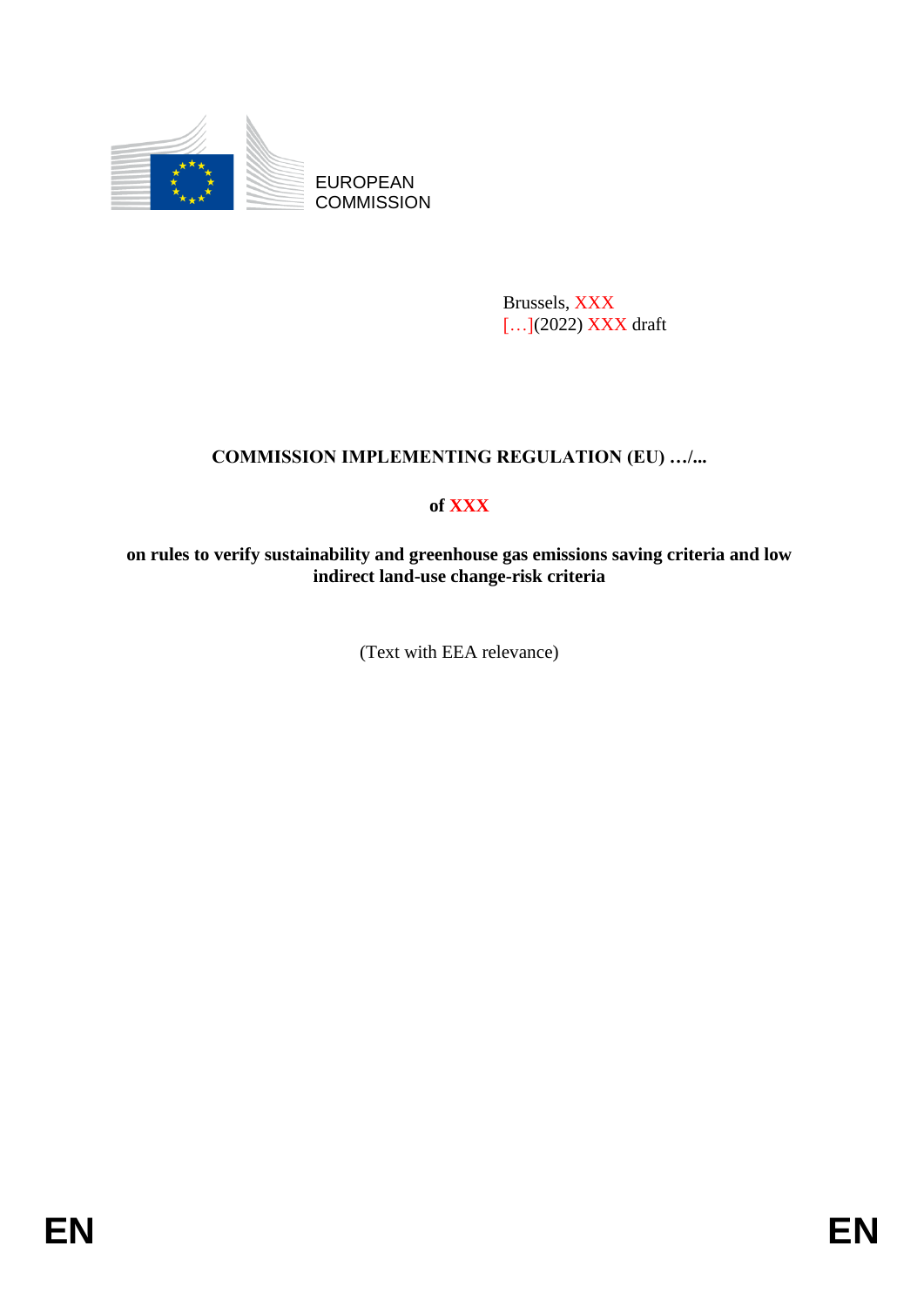### **COMMISSION IMPLEMENTING REGULATION (EU) …/...**

#### **of XXX**

#### **on rules to verify sustainability and greenhouse gas emissions saving criteria and low indirect land-use change-risk criteria**

(Text with EEA relevance)

#### THE EUROPEAN COMMISSION,

Having regard to the Treaty on the Functioning of the European Union,

Having regard to Directive (EU) 2018/2001 of the European Parliament and of the Council of 11 December 2018 on the promotion of the use of energy from renewable sources<sup>1</sup>, and in particular Article 30(8) thereof,

Whereas:

- (1) Directive (EU) 2018/2001 expands the role of voluntary schemes to include the certification of the compliance of biomass fuels with sustainability and greenhouse gas (GHG) emissions saving criteria and the compliance of renewable liquid and gaseous transport fuels of non-biological origin and recycled carbon fuels with the respective GHG emissions saving criteria. Furthermore, the voluntary schemes can be used to certify biofuels, bioliquids and biomass fuels with low indirect land-use change-risk.
- (2) In order to establish whether biofuels, bioliquids, biomass fuels, renewable gaseous and liquid transport fuels of non-biological origin and recycled carbon fuels comply with the requirements of Directive (EU) 2018/2001, the correct and harmonised functioning of voluntary schemes is essential. Harmonised rules should therefore be established, to apply across the certification system, bringing about the necessary legal certainty on the rules applicable to economic operators and voluntary schemes.
- (3) With a view to minimising the administrative burden, the implementing rules should be proportionate and limited to what is required to ensure that compliance with the sustainability and GHG emissions saving criteria and other requirements is verified in an adequate and harmonised manner that minimises the risk of fraud to the greatest extent possible. The implementing rules should therefore not be considered as a comprehensive standard but rather as minimum requirements. The voluntary schemes may accordingly complement these rules as appropriate.
- (4) Economic operators may decide at any time to participate in a different voluntary scheme. However, in order to prevent an economic operator that has failed an audit under one scheme from immediately applying for certification under another scheme, all schemes receiving an application from an economic operator should require that operator to supply information about whether it failed an audit in the previous 5 years. This should also apply to situations where the economic operator has a new legal

 $\mathbf{1}$ <sup>1</sup> OJ L 328, 21.12.2018, p. 82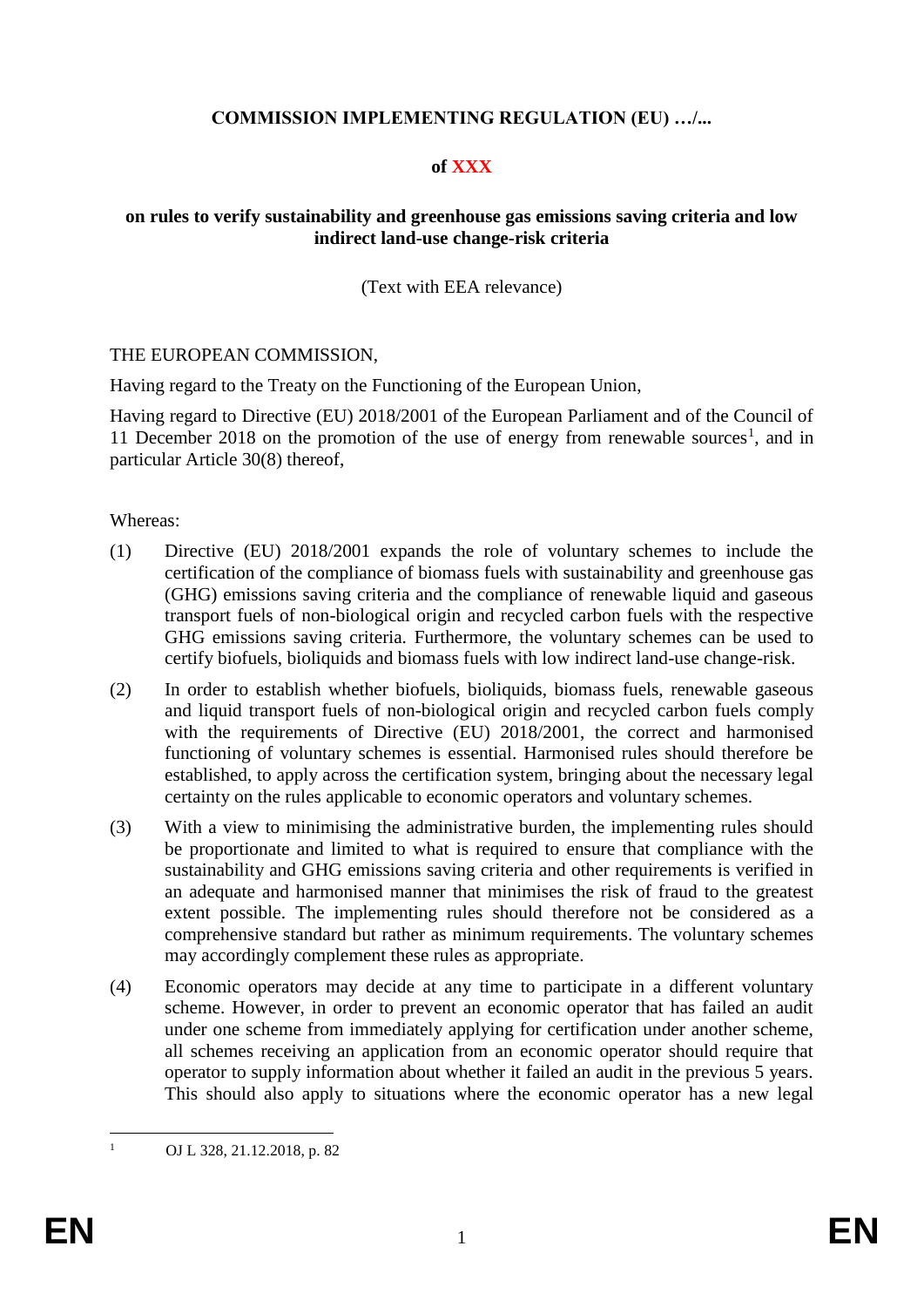personality but remains the same in substance, so that minor or purely formal changes, for instance, in the governance structure or the scope of activities, do not exempt the new economic operator from such a rule.

- (5) The mass balance system aims to reduce the administrative burden for demonstrating compliance with the sustainability and greenhouse gas saving criteria by allowing mixing of raw material and fuels with differing sustainability characteristics and by allowing reassignment of the sustainability characteristics in a flexible manner to consignments withdrawn from such a mixture. In order to ensure transparency, mixing under the mass balance system is possible if e.g. raw material belong to the same product group. A product group can comprise for instance different types of non-food cellulosic material with similar physical and chemical characteristics, heating values and/or conversion factors or the types of ligno-cellulosic material covered under point q of Annex IX Part A to Directive (EU) 2018/2001. Virgin vegetable oils, used for the production of biofuels and bioliquids, may belong to the same product group. Raw materials, however, that can be used to produce biofuels, bioliquids and biomass fuels which are subject to different rules concerning their contribution towards the targets for renewable energy should generally not be considered to be part of the same product group as this would risk to undermine the objectives of Directive (EU) 2018/2001, which applies differentiated treatment of biofuels, bioliquids and biomass fuels on the basis of the feedstock they are produced from. In case of gaseous fuels, the EU interconnected grid is considered as one single mass balancing system. Gaseous fuels produced and consumed off the grid or through isolated local distribution networks are to be considered as separate mass balancing systems. Further, precautionary measures are required to ensure the consistency of sustainability claims when fuels are exported to third countries which do not apply the mass balance system. To this end, the mass balance system should also include information on quantities of fuels for which no sustainability characteristics have been determined and deliveries of fuels to uncertified operators shall be taken into account in the mass balance system, based on the physical nature of delivered fuels.
- (6) In the preparation of the initial on-site audit as well as during subsequent surveillance or re-certification audits, the auditor should make an appropriate analysis of the overall risk profile of economic operators. Based on the auditor's professional knowledge and the information submitted by the economic operator, this analysis should take into consideration not only the level of risk of the specific economic operator but also of the supply chain (e.g. for economic operators that handle materials listed in Annex IX to Directive (EU) 2018/2001). The audit intensity, its scope, or both, should be adapted to the level of identified overall risk in order to ensure an adequate level of trust in the veracity of the information provided by the economic operators, mitigating the risks for material misstatements.
- (7) In group auditing, where on-site audits are replaced by desk audits, voluntary schemes and certification bodies should ensure that those audits are able to provide the same level of assurance provided by an on-site audit (e.g. availability of high quality satellite images, data on protected areas and peatland that provide information on the relevant time horizon).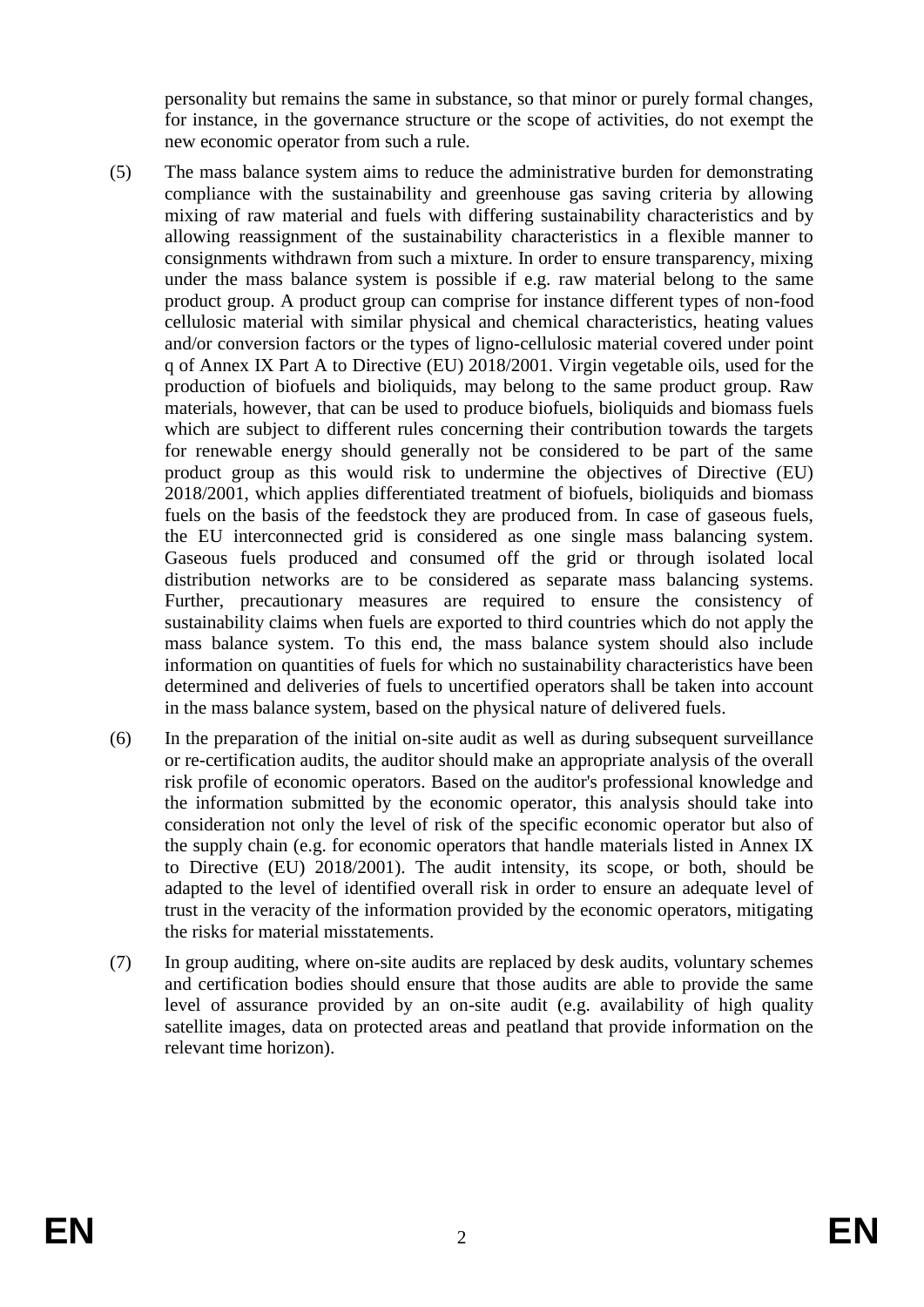- (8) Delegated Regulation (EU) 2019/807<sup>2</sup> , acknowledges that under certain circumstances, the indirect land-use change (ILUC) impacts of biofuels, bioliquids and biomass fuels that are considered as high ILUC-risk can be avoided. In order to ensure a level playing field in the implementation of the low ILUC-risk certification process across voluntary schemes, it is necessary to lay down specific requirements to allow for certification of low ILUC-risk biofuels, bioliquids and biomass fuels. Certified low ILUC-risk biofuels, bioliquids or biomass fuels should be exempted from the limit and gradual reduction set for high ILUC-risk biofuels, bioliquids and biomass fuels produced from food and feed crops, provided that they meet the relevant sustainability and greenhouse gas emissions saving criteria laid down in Article 29 of Directive (EU) 2018/2001.
- (9) Economic operators applying for low ILUC-risk certification can already have obtained a certification for other aspects by a voluntary scheme, or can apply for low ILUC-risk certification at the same time as applying for a certification for other aspects that can be covered by a voluntary scheme. Applicants can be a farm, a group of farmers or a first gathering point or a group manager acting on behalf of a group of farmers. In case of measures being applied to perennial crops, the start of the 10-year validity period of low ILUC certification can be postponed due to the delay between the measure being implemented and the yield increase being observed.
- (10) The measures provided for in this Regulation are in accordance with the opinion of the Committee on the Sustainability of Biofuels, Bioliquids and Biomass fuels established by Article 34(2) of Directive (EU) 2018/2001,

## HAS ADOPTED THIS REGULATION:

# **Chapter I Introduction**

## *Article 1*

## *Subject matter*

This Regulation lays down implementing rules to ensure that it is verified in an efficient and harmonised manner that economic operators:

- (a) comply with the sustainability criteria set in Article 29(2) to (7) of Directive (EU) 2018/2001;
- (b) provide accurate data on greenhouse gas emission savings for the purposes of Article 25(2) and Article 29(10) of Directive (EU) 2018/2001;
- (c) comply with the criteria for certification of low ILUC-risk biofuels, bioliquids and biomass fuels established by Delegated Regulation (EU) 2019/807.

 $\overline{2}$ <sup>2</sup> Commission Delegated Regulation (EU) 2019/807 of 13 March 2019 supplementing Directive (EU) 2018/2001 of the European Parliament and of the Council as regards the determination of high indirect land-use change-risk feedstock for which a significant expansion of the production area into land with high carbon stock is observed and the certification of low indirect land-use change-risk biofuels, bioliquids and biomass fuels (OJ L 133, 21.5.2019, p. 1).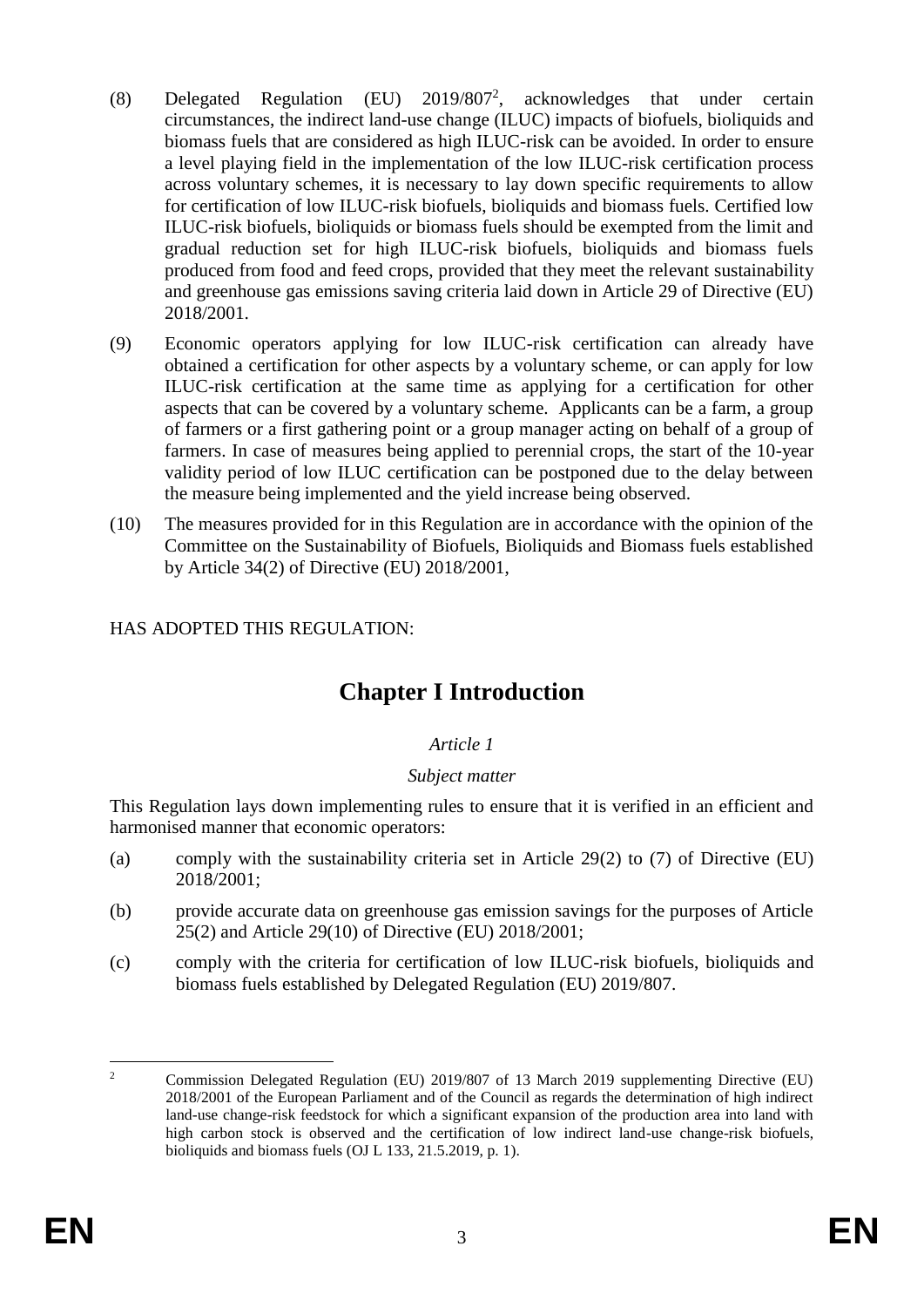#### *Definitions*

For the purposes of this Regulation, the following definitions apply:

- (1) 'voluntary scheme' means an organisation that certifies the compliance of economic operators with criteria and rules including, but not limited to, the sustainability and greenhouse gas saving criteria set out in Directive (EU) 2018/2001 and in Delegated Regulation (EU) 2019/807;
- (2) 'recognised voluntary scheme' means a voluntary scheme recognised pursuant to Article 30(4) of Directive (EU) 2018/2001;
- (3) 'recognised national scheme' means a national scheme recognised pursuant to with Article 30(6) of Directive (EU) 2018/2001;
- (4) 'certificate' means a conformity statement by a certification body within the framework of a voluntary scheme, certifying that an economic operator complies with the requirements of Directive (EU) 2018/2001;
- (5) 'suspended certificate' means a certificate temporarily invalidated due to nonconformities identified by the certification body or upon voluntary request of the economic operator;
- (6) 'withdrawn certificate' means a certificate that has been permanently cancelled by the certification body or the voluntary scheme;
- (7) 'terminated certificate' means a certification that has been voluntarily cancelled while it is still valid;
- (8) 'expired certificate' means a certificate that is no longer valid;
- (9) 'sustainability and greenhouse gas emissions saving characteristics' means the set of information describing a consignment of raw material or fuel that is required for demonstrating compliance of that consignment with the sustainability and greenhouse gas emissions saving criteria for biofuels, bioliquids and biomass fuels or the greenhouse gas emission savings requirements applicable for renewable liquid and gaseous transport fuels of non-biological origin and recycled carbon fuels;
- (10) 'mix of raw material for the purpose of further processing' means the physical mixing of raw material for the sole purpose of producing biofuels, bioliquids or biomass fuels;
- (11) 'economic operator' means a producer of raw material, a collector of waste and residues, an operator of installations processing raw material into final fuels or intermediate products, an operator of installations producing energy (electricity, heating or cooling) or any other operator, including of storage facilities or traders that are in physical possession of raw material or fuels, provided that they process information on the sustainability and greenhouse gas emissions saving characteristics of those raw materials or fuels;
- (12) 'first gathering point' means a storage or processing facility managed directly by an economic operator or other counterpart under contractual agreement that is sourcing raw material directly from producers of agricultural biomass, forest biomass, wastes and residues or, in the case of renewable fuels of non-biological origin, the plant producing such fuels;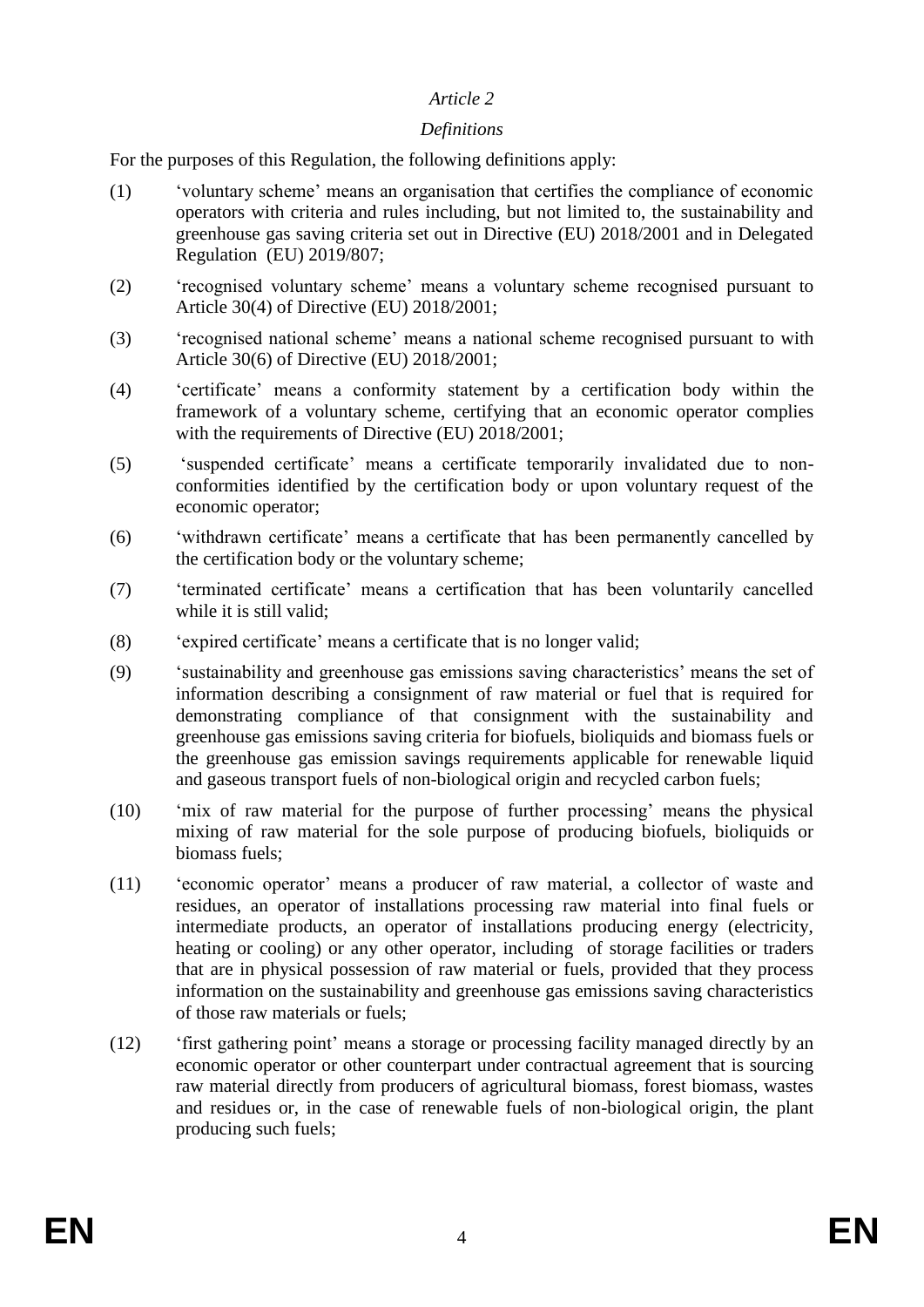- (13) 'certification audit' means an initial audit before participation in a scheme, with the purpose of issuing a certificate under a voluntary scheme;
- (14) 'certification body' means an independent accredited or recognised conformity assessment body that concludes an agreement with a voluntary scheme to provide certification services for raw materials or fuels by carrying out audits of economic operators and issuing certificates on behalf of the voluntary schemes using the voluntary scheme's certification system;
- (15) 'non-conformity' means non-compliance of an economic operator or certification body with the rules and procedures, established by the voluntary scheme, of which they are members or under which they operate;
- (16) 'surveillance audit' means any follow up audit of certificates issued by a certification body within the framework of a voluntary scheme after certification and before a recertification audit, which can be carried out quarterly, half-annually or annually;
- (17) 're-certification audit' means an audit with the purpose of renewing a certificate issued by a certification body within the framework of a voluntary scheme;
- (18) 'interconnected infrastructure' means a system of infrastructures, including pipelines, LNG terminals and storage facilities, which transports gases, that primarily consist of methane and include biogas and gas from biomass, in particular biomethane, or other types of gas that can technically and safely be injected into, and transported through the natural gas pipeline system, hydrogen systems as well as pipeline networks and transmission or distribution infrastructures for liquid fuels;
- (19) 'hydrogen system' means a system of infrastructure, including hydrogen networks, hydrogen storage, and hydrogen terminals, which contains hydrogen of a high grade of purity;
- (20) 'legal predecessors' means an economic operator that has been legally replaced by a new one, but no substantive changes or only superficial ones have been made regarding its ownership, management composition, working methods or scope of activity.
- (21) 'product group' means raw materials, biofuels, bioliquids, non-gaseous biomass fuels with similar physical and chemical characteristics and similar heating values or gaseous biomass fuels, and LNG with similar chemical characteristics that all are subject to the same rules set out in Articles 7, 26 and 27 of Directive (EU) 2018/2001 for determining the contribution of biofuels, bioliquids and biomass fuels towards achieving the targets for renewable energy;
- (22) 'site' means a geographical location, logistical facilities, transmission or distribution infrastructures with precise boundaries within which products can be mixed;
- (23) 'proof of sustainability' means a declaration by an economic operator, made on the basis of a certificate issued by a certification body within the framework of a voluntary scheme certifying the compliance of a specific quantity of feedstock or fuels with the sustainability and greenhouse gas emissions savings criteria set out in Articles 25(2) and 29 of Directive (EU) 2018/2001;
- (24) 'raw material' means substances that have not yet been processed into fuels including intermediate products;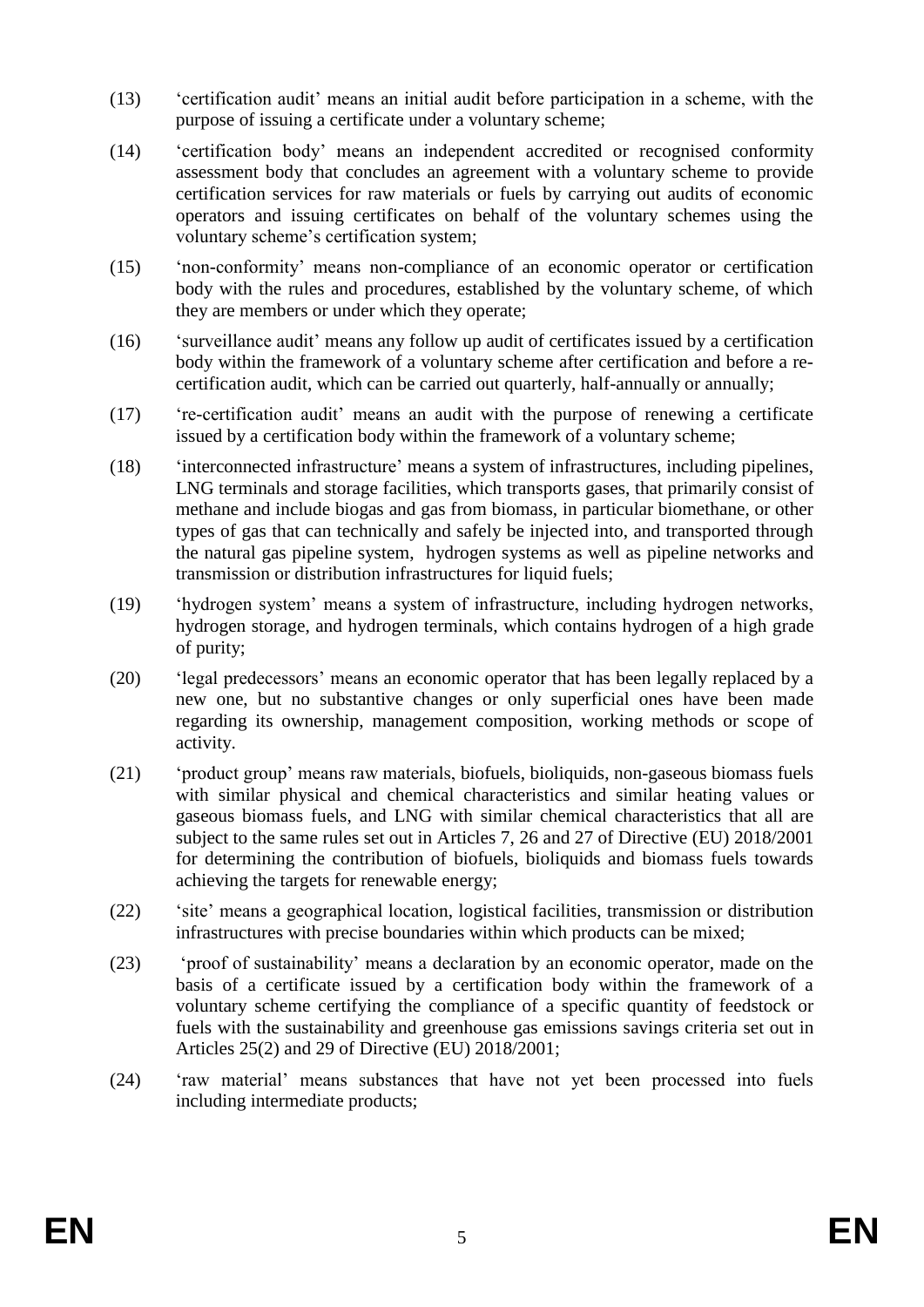- (25) 'fuels' means fuels that are ready to be supplied for consumption, including biofuels, bioliquids, biomass fuels, renewable liquid and gaseous transport fuels of nonbiological origin and recycled carbon fuels.
- (26) 'financial attractiveness test' means the calculation of the Net Present Value (NVP) of an investment, based on additionality measures in the context of low ILUC-risk biomass certification;
- (27) 'non-financial barrier test' means an assessment of the potential other barriers that are expected to prevent an economic operator from implementing additionality measures in the context of low ILUC-risk biomass certification;
- (28) 'Union database' means the database provided for in Article 28, point 2 of Directive (EU) 2018/2001;
- (29) 'grassland' has the meaning attributed to it in Article 1, point (1) of Commission Regulation (EU) No 1307/2014<sup>3</sup> .

# **Chapter II. General rules on governance, internal monitoring, complaints procedures and transparency of voluntary schemes**

## *Article 3*

#### *Governance structure of the voluntary scheme*

- 1. Voluntary schemes shall establish a governance structure to ensure that the scheme has the necessary legal and technical capacity, impartiality and independence to perform its duties. Depending on the scope of the voluntary scheme, it shall set up a technical committee or an equivalent system of technical expert support, which in specific cases shall also allow the engagement of independent external experts to provide advice on technical issues.
- 2. Voluntary schemes shall include to the extent possible in the governance structure and decision-making a broad range of representatives from various relevant stakeholder groups such as farmers' or foresters' associations, environmental nongovernmental organisations, indigenous and local communities potentially affected by the scheme, academia, and fuel producers. No individual stakeholder or stakeholder group shall have a dominant position in the decision-making process. Decisions shall only be taken where a quorum of the majority of stakeholders is reached.
- 3. Voluntary schemes shall set up rules and procedures to avoid conflicts of interest in decision-making. As a minimum standard, they shall enforce a system of checks and balances to ensure that no individual stakeholder, having a vested interest in the outcome of a decision, can have decisive influence on that particular decision.
- 4. Certification bodies shall set up integrity rules and procedures to ensure their full independence from the economic operators participating in the scheme. Voluntary

 $\overline{\mathbf{3}}$ <sup>3</sup> Commission Regulation (EU) No 1307/2014 of 8 December 2014 on defining the criteria and geographic ranges of highly biodiverse grassland for the purposes of Article 7b(3)(c) of Directive 98/70/EC of the European Parliament and of the Council relating to the quality of petrol and diesel fuels and Article 17(3)(c) of Directive 2009/28/EC of the European Parliament and of the Council on the promotion of the use of energy from renewable sources (OJ L 351, 9.12.2014, p. 3).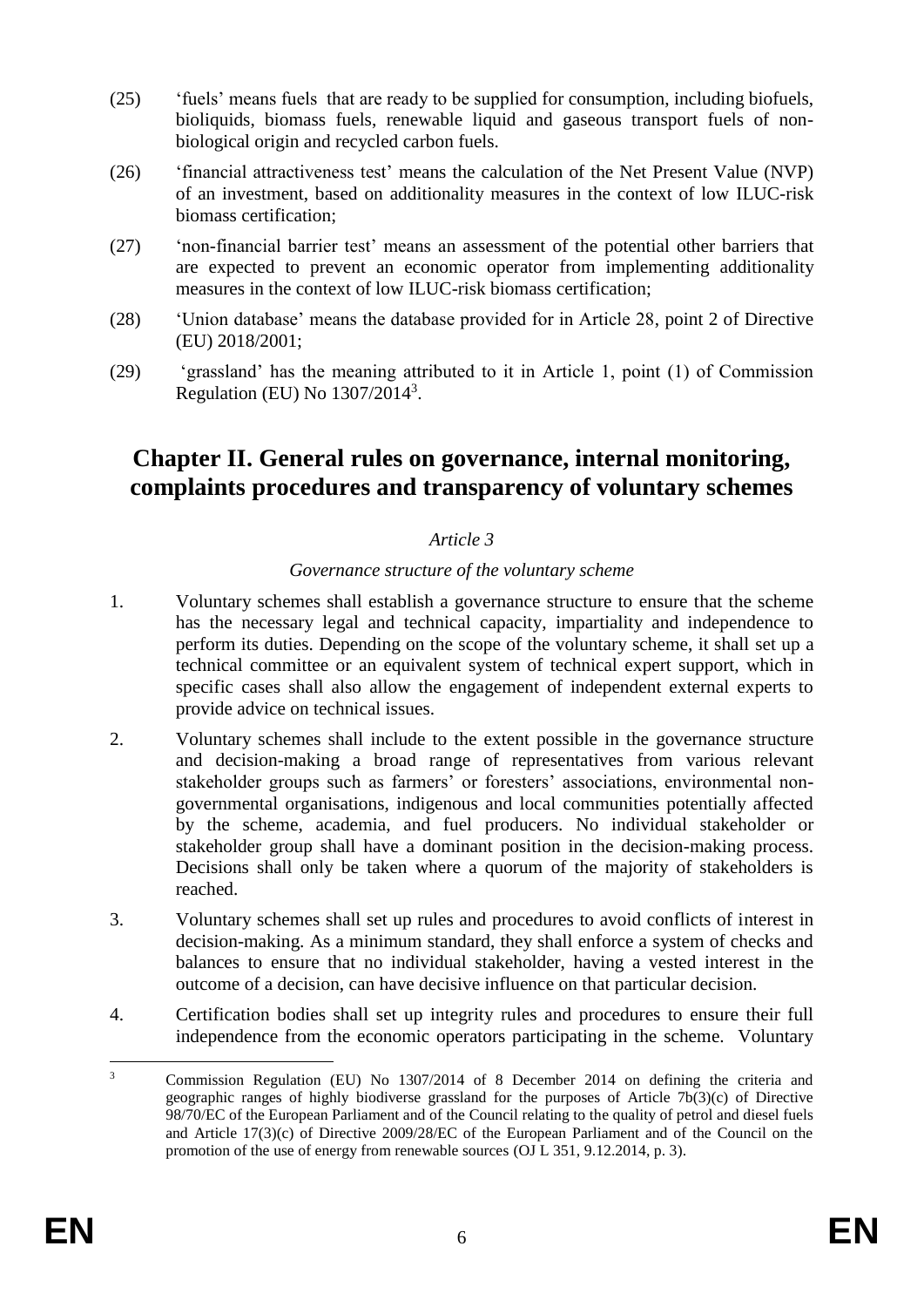schemes shall require that the certification bodies operating on behalf of the scheme are accredited to International Organisation for Standardisation (ISO) standard 17065.

- 5. The governance system of the certification body shall aim at ensuring the highest possible level of independence of the auditors' judgement by applying principles of auditors' rotation or other existing best practices in the area.
- 6. Persons having a potential conflict of interest shall be excluded from decisionmaking in both the voluntary scheme and the certification body. Voluntary scheme shall put in place appropriate procedures and an audit trail to identify and document such cases, and shall regularly review them as part of their internal monitoring systems.

#### *Article 4*

#### *Non-conformities of economic operators under the scheme*

- 1. Voluntary schemes shall set up a comprehensive system to deal with nonconformities by economic operators. As a minimum standard, that system shall include a clear classification of non-conformities, based on their degree of severity in accordance with the requirements of Article 10. For each type of non-conformity, there shall be a transparent set of rules and procedures to ensure timely enforcement of corrective measures and sanctions, including suspensions, where appropriate. Such enforcement procedures shall be triggered without delay, depending on the severity of the non-conformity and the urgency of the corrective measures.
- 2. Economic operators whose certificates are suspended, shall not be able to make sustainability claims until the suspension has been lifted. Suspended operators may not join another voluntary scheme during that period. Where the participation of an economic operator, or its legal predecessors, in a voluntary scheme is suspended or terminated by the withdrawal of its certificate following an audit which confirmed critical non-conformity, other voluntary schemes may refuse the participation of that operator for at least two years following the suspension or termination of participation.
- 3. Where an economic operator that was previously found to be in critical or major nonconformity applies for re-certification, the auditor shall bring that fact to the attention of all voluntary schemes in which the economic operator is currently participating, or to which it has applied for recertification

## *Article 5*

#### *Internal monitoring, complaints procedure and documentation management system*

1. Voluntary schemes shall set up a system of internal monitoring to verify compliance of economic operators with the rules and procedures applied by the scheme and to ensure the quality of the work carried out by the auditors of the certification bodies. Internal monitoring shall be undertaken at least once a year and reflect the geographical and raw material coverage of the voluntary scheme, as well as the level of risk of the activities conducted by the economic operators. As part of the monitoring process, voluntary schemes shall require certification bodies to submit all audit reports, and, where applicable, the calculations of actual values for the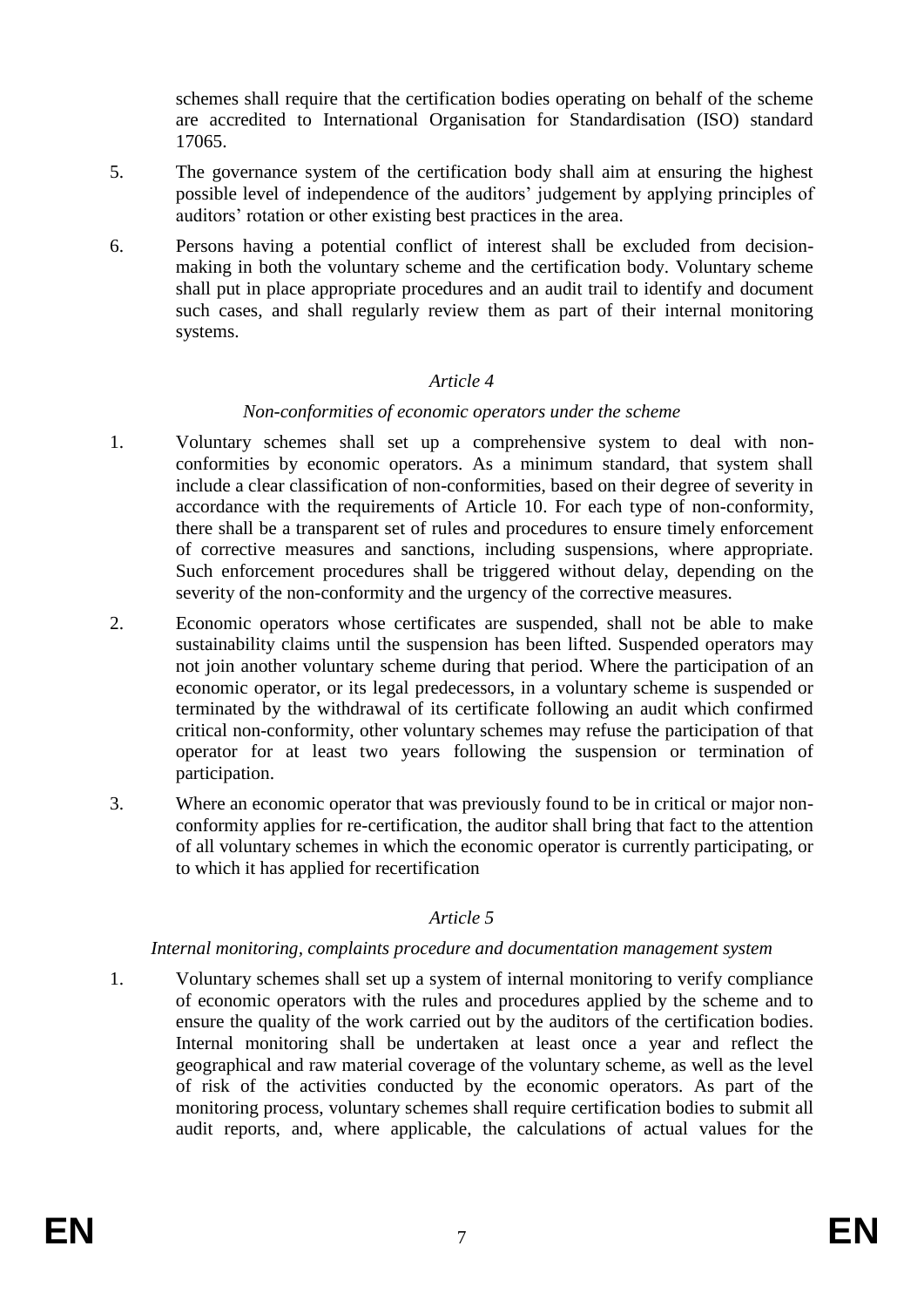greenhouse gas emissions. The monitoring activities shall cover a random and riskbased sample of those audit reports by each certification body.

- 2. Voluntary schemes shall establish rules and procedures to ensure effective follow up of the results of the internal monitoring and, where necessary, the application of sanctions. On the basis of the results of the internal monitoring, corrective measures shall be taken at the level of the governance structure or of the internal monitoring process of the voluntary scheme in order to improve its functioning in the future. The results of the annual monitoring activities of the voluntary scheme shall be summarised in the annual activity report submitted to the Commission.
- 3. Voluntary schemes shall establish procedures for the lodging of complaints against economic operators or certification bodies. The complaints procedure shall be accessible on the voluntary scheme's website and allow complaints to be sent electronically or by post. The complaints procedure shall also ensure the protection of persons who report infringements or log complainants in good faith in accordance with Directive (EU) 2019/1937. The website shall indicate at least all of the following information:
	- (a) the information and the evidence to be provided to file a complaint, as well as the postal address or email address to which it is to be sent;
	- (b) guidance on which complaints are within the scope of the procedure;
	- (c) a step-by-step overview of how complaints are handled, from the receipt of the initial complaint through to resolution, and the associated timeframe for each step;
	- (d) the decision-making process for complaints and the process for appealing decisions;
	- (e) the consequences of the voluntary scheme finding a non-conformity as result of a complaint.
- 4. Voluntary schemes shall keep a register of all complaints, and provide a summary of those complaints to the Commission in the annual activity report. Upon request by the Commission or a Member State, they shall provide all documents related to a complaint and its handling.
- 5. Voluntary schemes and certification bodies shall establish a documentation management system that addresses each of the following elements:
	- (a) general management system documentation (e.g. manuals, policies, definition of responsibilities);
	- (b) control of documents and records;
	- (c) management review of management system;
	- (d) internal auditing/ internal monitoring;
	- (e) procedures for identification and management of non-conformities; and
	- (f) procedures for taking preventive actions to eliminate the causes of potential non-conformities.

Documentation shall be kept for a minimum of 5 years, or longer if required by the relevant national authority.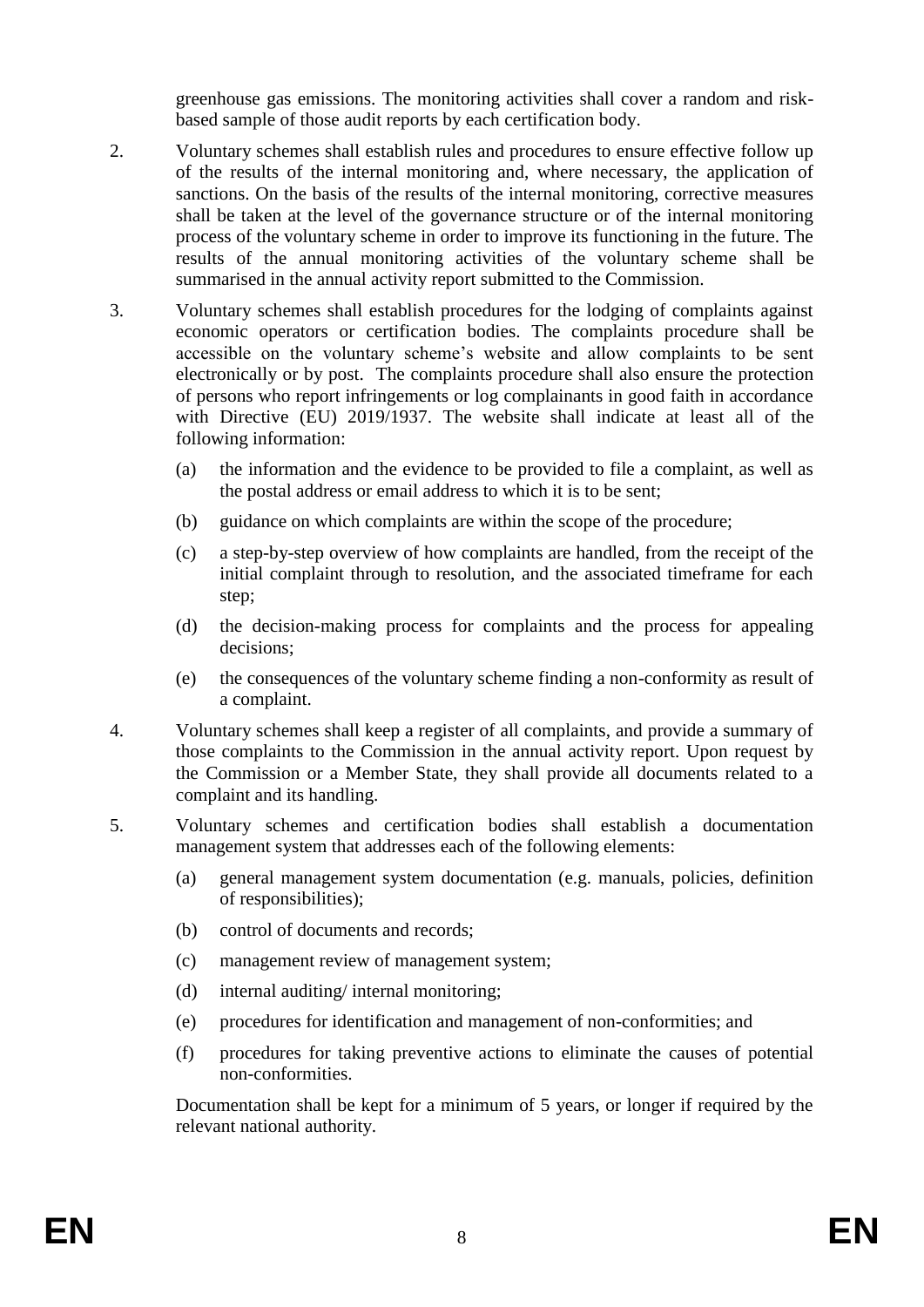#### *Publication of information by voluntary schemes*

Voluntary schemes shall make the following information publicly and freely available on a website:

- (a) their governance structure, describing the roles of all relevant bodies, details on the ownership structure, composition and experience of the Board of Directors, Secretariat and Technical committee, or equivalent, as well as the list of members with voting rights or participants in the scheme, as appropriate;
- (b) the list of economic operators participating in the scheme, their certification status, with their respective date of certificate issuance, suspension, withdrawal, termination or expiry, as well as the certificates or the summary audit reports drawn up in accordance with Annex II. Where audits identify critical or major non-conformities, voluntary schemes shall publish an aggregated list of these non-conformities together with a respective action plan and timing for their correction as agreed with the economic operators concerned. Specific information on the certificates or summary audit reports may be redacted to comply with personal data protection legislation. Economic operators whose certificates are withdrawn, terminated or expired shall be listed on the website for at least 24 months after the withdrawal, termination or expiration date. Changes in the certification status of economic operators shall be made public without delay;
- (c) the latest version of their scheme documentation and the guidelines for audits. The documents shall include a date and version number and, where applicable, summarise any changes made compared to the previous document version;
- (d) the contact details of the scheme, including telephone number, email address and correspondence address;
- (e) the list of certification bodies carrying out independent auditing under the scheme, indicating for each certification body which national public authority or entity accredited or recognised it and which entity or national public authority of the Member State supervises it, in accordance with Article 30(9), second subparagraph, of Directive (EU) 2018/2001. Certification bodies that are no longer entitled to conduct independent auditing under the scheme shall be listed for at least 12 months after the last audit with an indication to that effect;
- (f) the results of the annual monitoring activities of the voluntary scheme as summarised in the annual activity report.

#### *Article 7*

#### *Change of scheme by economic operators*

- 1. Voluntary schemes shall require economic operators to disclose the following information in their applications for certification:
	- (a) whether they or their legal predecessor are currently participating in another voluntary scheme or have participated in another voluntary scheme in the last 5 years;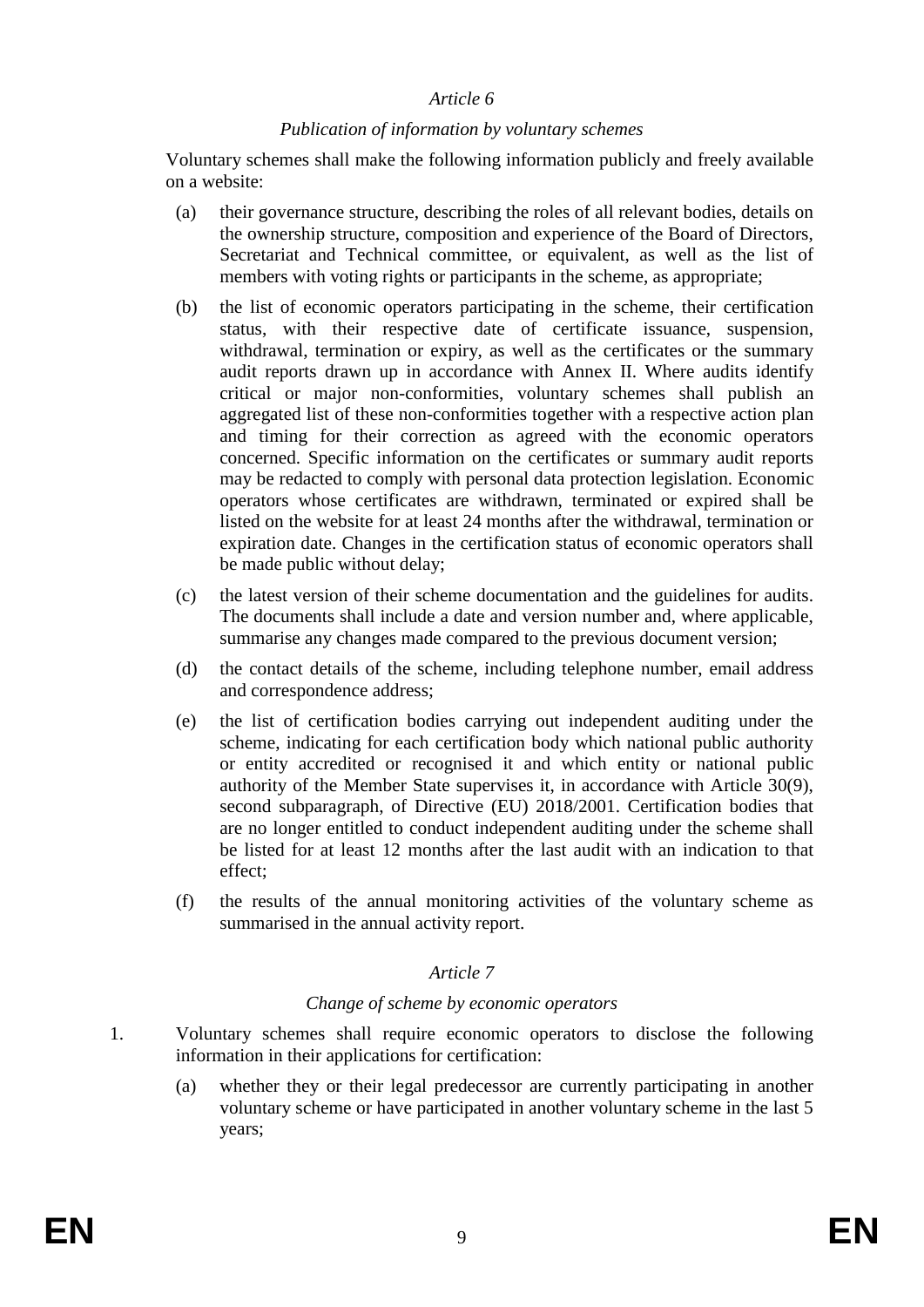- (b) all relevant information, including the mass balance data and the auditing reports and, where applicable, any decisions to suspend or withdraw their certificates in the last 5 years;
- (c) whether they withdrew from a scheme before the first surveillance audit.

- 2. Voluntary schemes shall exclude from the scheme economic operators in the following cases:
	- (a) they do not disclose the information in paragraph 1, point (a) and point (b);
	- (b) they or their legal predecessor failed the initial audit under another scheme, unless such initial audit took place more than 3 years before the application or if in the meantime the other scheme ceased its certification activities, which prevented the economic operator for reapplying. Where a voluntary scheme accepts the justification of the economic operators and decides to assess their application, the scope of the initial audit shall be adjusted to cover all relevant issues and specifically focus on the shortcomings identified in the initial audit that they failed in the other scheme;
	- (c) they or their legal predecessor withdrew from another scheme before the first surveillance audit took place, unless the operator can prove that it had a valid reason for doing so. Where a voluntary scheme accepts the justification provided by the economic operator, the scope of the initial audit shall be adjusted to cover all relevant issues of the surveillance audit.

#### *Recognition of other voluntary schemes*

Where part of the supply chain relies on other voluntary schemes, they shall accept evidence of voluntary schemes recognised in accordance with Article 30(4) of Directive (EU) 2018/2001, only to the extent of the scope of their recognition.

#### *Article 9*

#### *Recognition of national schemes*

Voluntary schemes shall not refuse recognition of recognised national schemes as regards the verification of compliance with the sustainability and GHG emissions saving criteria set out in Article 29(2) to (7) and (10) of Directive (EU) 2018/2001, with the GHG savings thresholds set out in Article 25(2) of that Directive and with the criteria for certification of low ILUC-risk biofuels, bioliquids and biomass fuels set out in Delegated Regulation (EU) 2019/807.

# **Chapter III. Audit process, audit scope, qualifications of auditors and audit supervision**

*Article 10 Audit process and levels of assurance*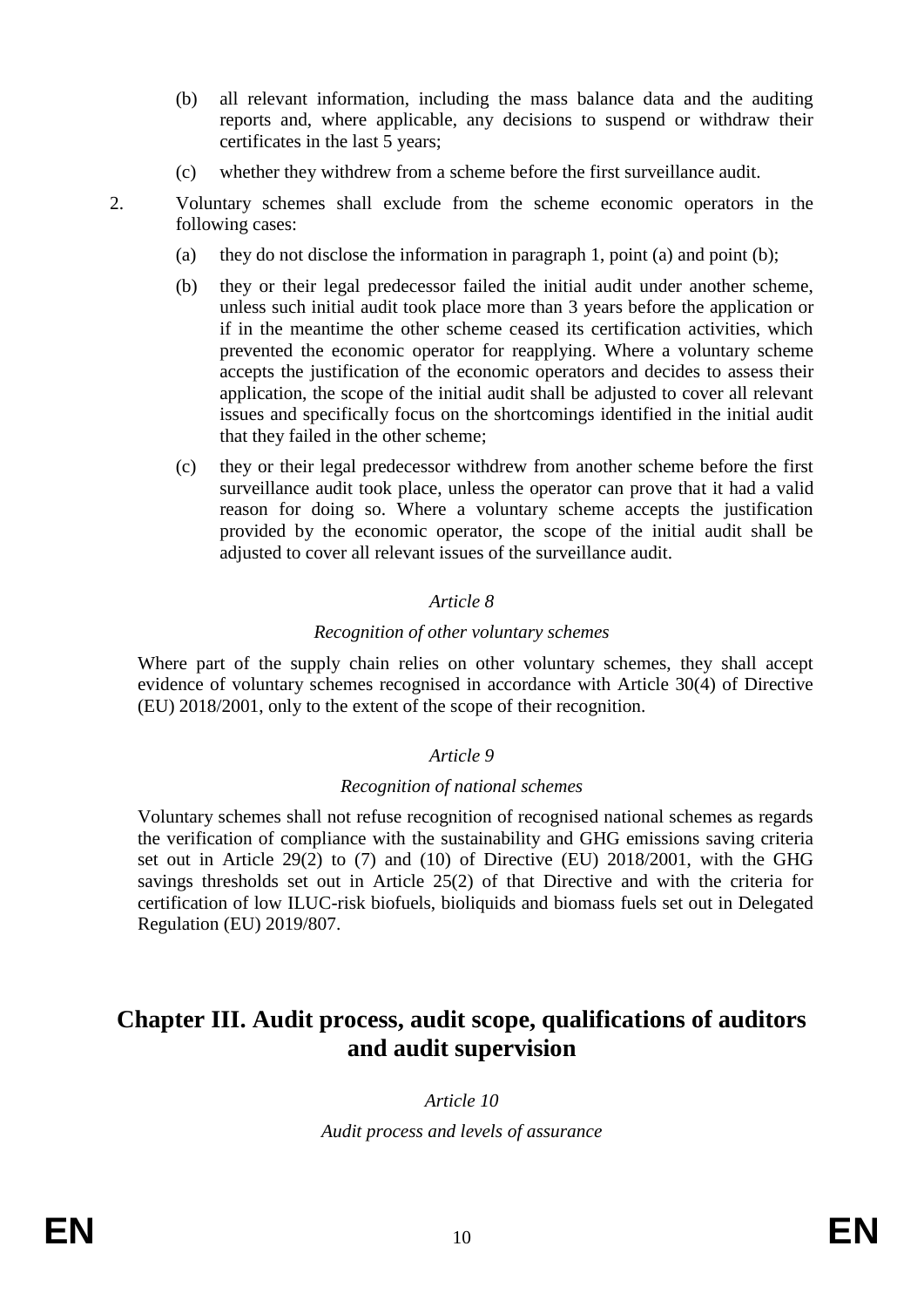- 1. Voluntary schemes shall require that economic operators successfully pass an initial audit before allowing them to participate in the scheme. The initial audit of a new scheme participant or a re-certification of existing scheme participant under a revised regulatory framework shall always be on-site and shall as a minimum provide reasonable assurance on the effectiveness of its internal processes. Depending on the risk profile of the economic operator, a limited assurance level can be applied on the veracity of its statements. On the basis of the results of the initial audit, those economic operators who are considered low risk may be subject to subsequent limited assurance audits.
- 2. Voluntary schemes may authorise a certification body to perform the verification of compliance with different certification frameworks during the same auditing process, as long as the certification body certifies that economic operators satisfy the requirements in line with Article 1. Voluntary schemes that allow a certificate duration longer than one year shall ensure the carrying out of an annual surveillance audit of all economic operators participating in the scheme. However, in the case of group audits, the annual audit may cover a sample of the group members in accordance with Article 12. The frequency of surveillance audits shall be increased on the basis of the level of overall risk related to the profile of the economic operator, the supply chain and the results of previous audits. The technical reviewer shall be responsible for validating the results of surveillance audits.

Voluntary schemes shall establish detailed procedures setting out how audits are planned and conducted and how audit reports are drawn up. Voluntary schemes shall ensure that certification bodies conduct audits in accordance with ISO 19011 or the equivalent. Voluntary schemes shall also ensure an efficient and timely exchange of audit information between them to support the effective preparation and conduct of the audit. The audit shall include at least the following elements:

- (a) identification of the activities undertaken by the economic operator which are relevant to the scheme's criteria;
- (b) identification of the relevant systems of the economic operator and its overall organisation with respect to the scheme's criteria and checks of the effective implementation of relevant control systems;
- (c) analysis of the risks which could lead to a material misstatement, based on the auditor's professional knowledge and the information submitted by the economic operator. That analysis shall take into consideration the overall risk profile of the activities, depending on the level of risk of the economic operator and the supply chain, above all at the immediately upstream and downstream stages, for example, for economic operators that handle material listed in Annex IX. The audit intensity or scope, or both, shall be adapted to the level of overall risk identified, also based on plausibility checks of the production capacity of a plant and the declared quantities of produced fuels; a verification plan which corresponds to the risk analysis and the scope and complexity of the economic operator's activities, and which defines the sampling methods to be used with respect to that operator's activities;
- (d) implementation of the verification plan by gathering evidence in accordance with the defined sampling methods, plus all relevant additional evidence, upon which the verifier's conclusion will be based: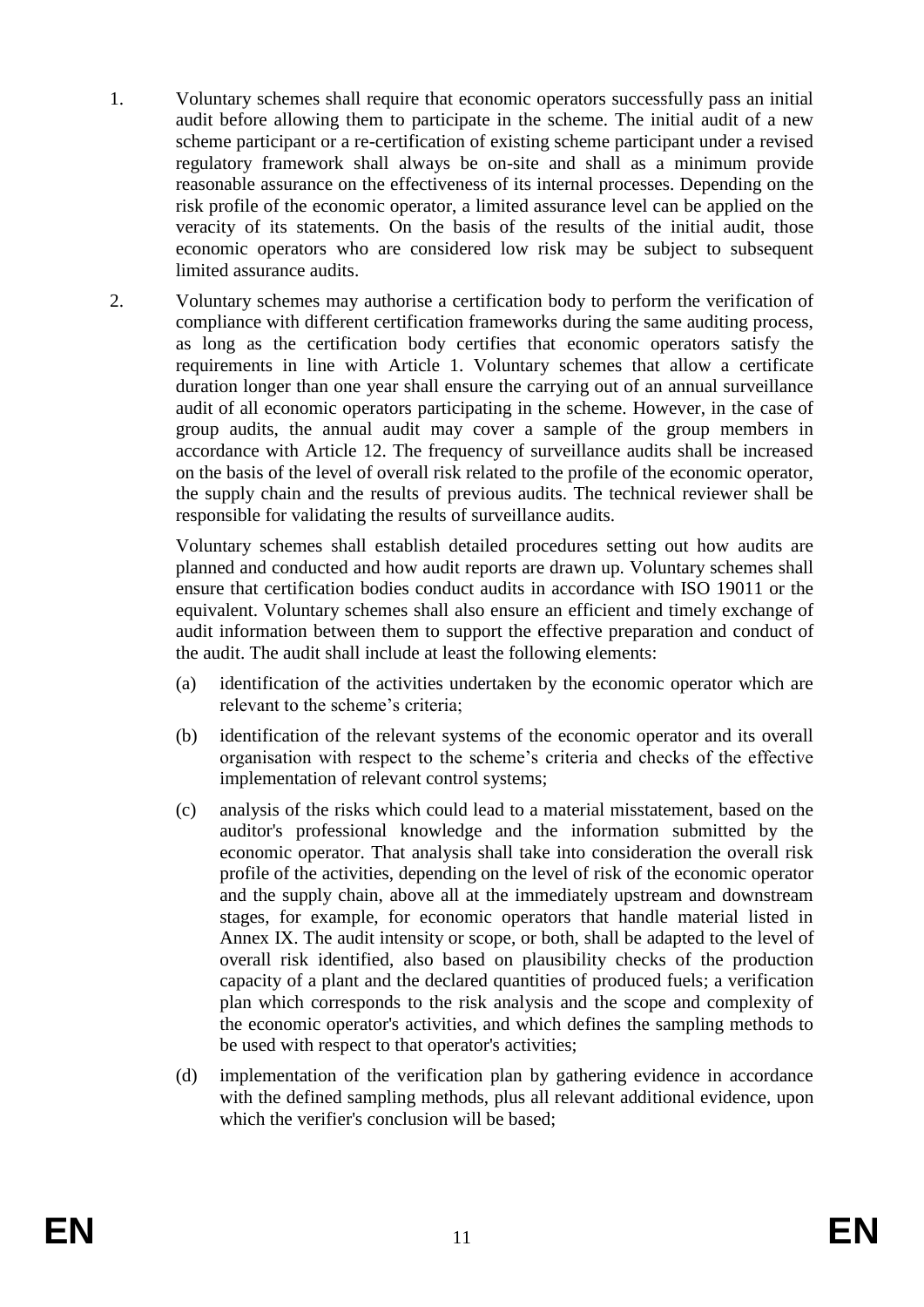- (e) a request to the operator for the provision of any missing elements of audit trails, an explanation of variations, or the revision of claims or calculations, before reaching a final verification conclusion;
- (f) verification of the accuracy of data recorded by the economic operators or their representatives in the Union database;
- 3. Non-conformities identified during an audit shall be classified as critical, major and minor in accordance with the second, third and fourth subparagraphs.

The intentional violation of a voluntary scheme's standards such as fraud, irreversible non-conformity, or a violation that jeopardies the integrity of the voluntary scheme shall be considered to be a critical non-conformity. Critical nonconformities shall include, but are not limited to, the following:

- (a) non-compliance with a mandatory requirement of Directive (EU) 2018/2001, such as land conversion which contravenes Article 29(3), (4) and (5) of that Directive;
- (b) fraudulent issuance of a proof of sustainability or self-declarations, for example, intentional duplication of a proof of sustainability to seek financial benefit;
- (c) deliberate misstatement of raw material description, falsification of GHG values or input data as well as the deliberate production of wastes or residues, for example, the deliberate modification of a production process to produce additional residue material, or the deliberate contamination of a material with the intention of classifying it as a waste;

Failure to comply with a mandatory requirement of Directive (EU) 2018/2001, where the non-conformity is potentially reversible, repeated and reveals systematic problems, or aspects that alone, or in combination with further non-conformities, may result in a fundamental system failure, shall be considered to be a major nonconformity. Major non-conformities shall include, but are not limited to, the following:

- (a) systematic problems with mass balance or GHG data reported for example, incorrect documentation is identified in more than 10% of the claims included in the representative sample;
- (b) the omission of an economic operator to declare its participation in other voluntary schemes during the certification process;
- (c) failure to provide relevant information to auditors for example, mass balance data and audit reports.

A non-conformity that has a limited impact, constitutes an isolated or temporary lapse, is not systematic and does not result in a fundamental failure if not corrected, shall be considered to be a minor non-conformity.

- 4. The consequences of non-conformities for economic operators shall be the following:
	- (a) in the case of critical non-conformities, economic operators applying for certification shall not be issued a certificate. Economic operators may re-apply for certification after the lapse of a fixed period of time, determined by the voluntary scheme. Critical non-conformities identified during surveillance or re-certification audits, or through a voluntary scheme's internal monitoring or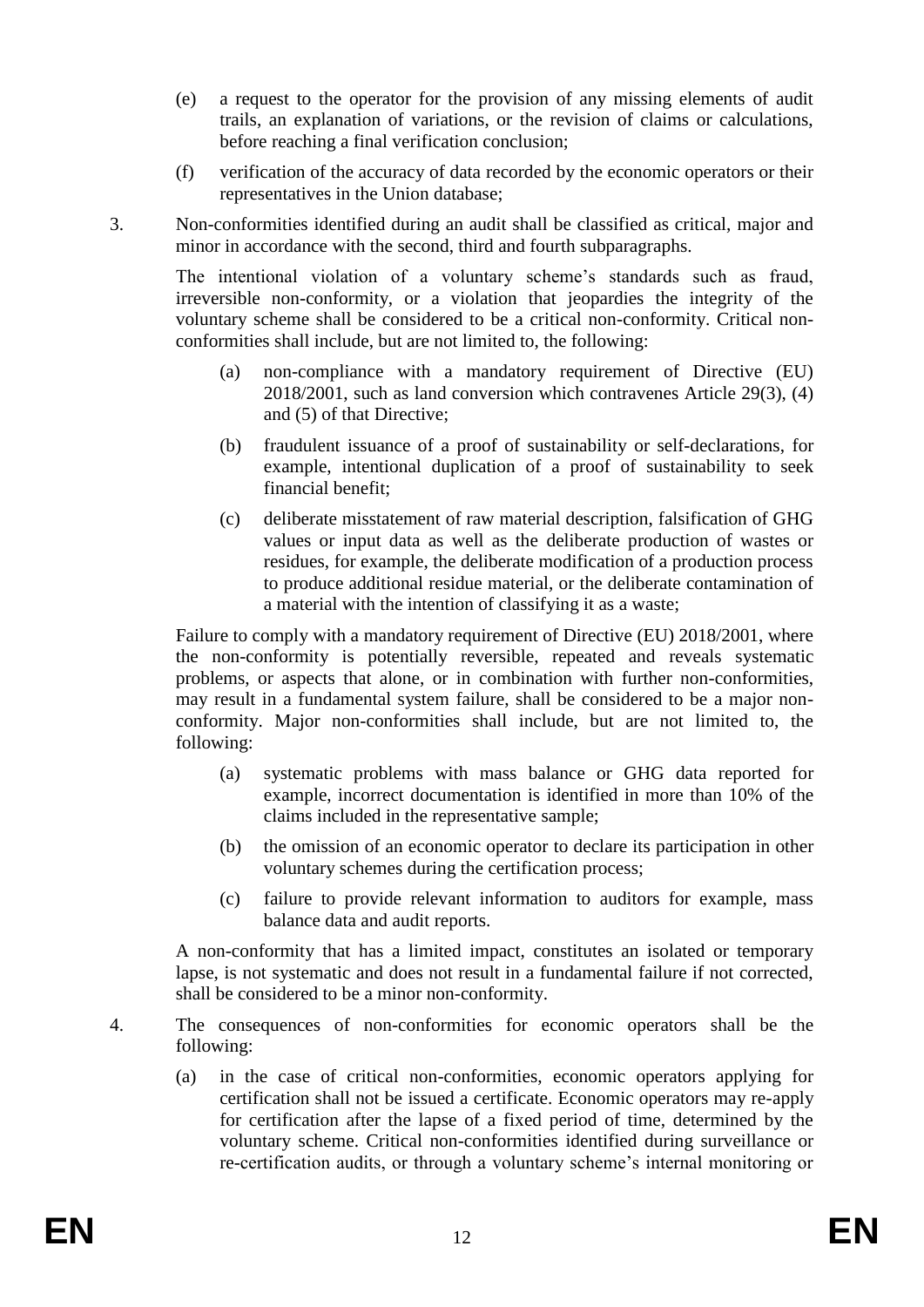complaints process, shall lead to the immediate withdrawal of the economic operator's certificate;

- (b) in the case of major non-conformities, economic operators applying for certification shall not be issued a certificate. Major non-conformities identified during surveillance or re-certification audits, or through a voluntary scheme's internal monitoring or complaints process, shall lead to the immediate suspension of the economic operator's certificate. Where economic operators do not provide a remedy for any major non-conformities within 90 days from notification, the certificate shall be withdrawn;
- (c) in the case of minor non-conformities, voluntary schemes may define the time period for their resolution, not exceeding 12 months from their notification and the date of next surveillance or re-certification audit.
- 5. Voluntary schemes shall only certify economic operators where they comply with all the following requirements:
	- (a) have a documentation management system;
	- (b) have an auditable system for safekeeping and reviewing all evidence related to the claims they make or rely on;
	- (c) keep all evidence necessary to comply with this Regulation and Directive (EU) 2018/2001 for a minimum of 5 years, or longer where it is required by the relevant national authority;
	- (d) accept responsibility for preparing any information related to the auditing of such evidence.
- 6. The audit reports and summary audit reports or certificates drawn up or issued by a certification body within the framework of a voluntary scheme shall at least include the elements set out in Annex II.

## *Article 11*

## *Auditor competence*

1. A certification body performing audits on behalf of a voluntary scheme shall be accredited to ISO 17065, and to ISO 14065 where it performs audits on actual GHG values.

Certification bodies shall also be accredited by a national accreditation body and in accordance with Regulation (EC) 765/2008, or recognised by a competent authority to cover the scope of Directive (EU) 2018/2001 or the specific scope of the voluntary scheme. Where no use of such accreditation or recognition is made, Member States may allow voluntary schemes to use a system of independent oversight that covers the scope of Directive (EU) 2018/2001 or the specific scope of the voluntary scheme, for the territory of that Member State. The Commission shall review the effectiveness of the systems described in this paragraph with regard to their suitability to ensure adequate surveillance and issue guidance if appropriate.

The certification body shall select and appoint the audit team in accordance with ISO 19011, taking into account the competence needed to achieve the objectives of the audit.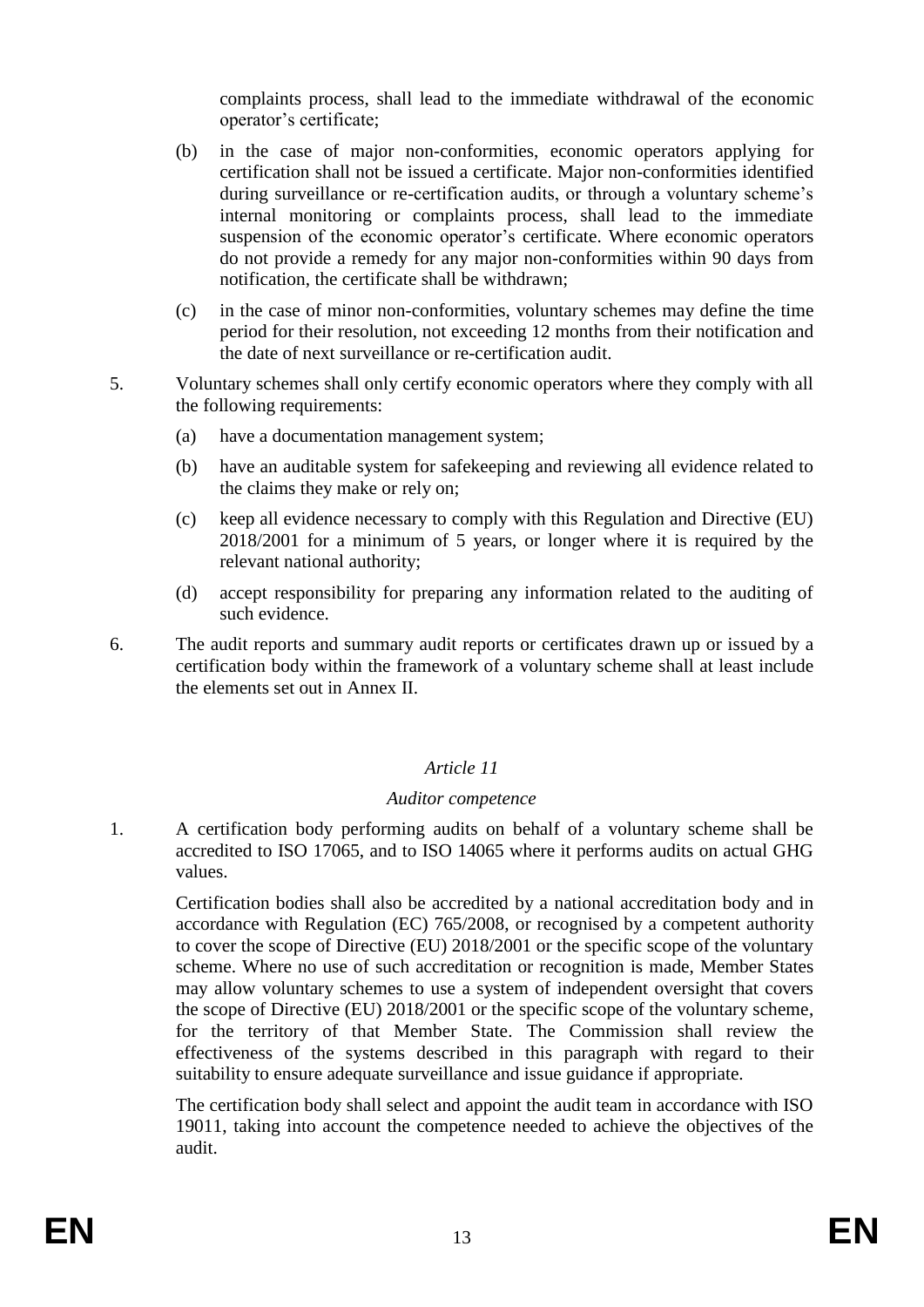- 2. The audit team shall have the competence, experience and the generic and specific skills necessary for conducting the audit taking into account the scope of the audit. Where there is only one auditor, the auditor shall also have the competence to perform the duties of an audit team leader applicable for that audit. The certification body shall ensure that the certification decision is taken by a technical reviewer that was not part of the audit team.
- 3. Auditors shall:
	- (a) be independent of the activity being audited, except for audits concerning Article 29(6), point (a), and Article 29(7), point (a) of Directive (EU) 2018/2001, for which first or second party auditing may be carried out up to the first gathering point;
	- (b) be free from conflict of interest;
	- (c) have the specific skills necessary for conducting the audit related to the scheme's criteria, including:
		- (i) for land-use criteria laid down in Article 29, points (2) to (9) of Directive (EU) 2018/2001 as well as the low ILUC risk certification methodology set in Chapter V and Annex VIII of this implementing regulation: experience in agriculture, agronomy, ecology, natural science, forestry, silviculture or a related field, including specific technical skills needed to verify compliance with the highly biodiverse grasslands and highly biodiverse forest criteria;
		- (ii) for GHG emissions saving criteria laid down in Article 29(10) of Directive (EU) 2018/2001 or when determining the GHG emissions of recycled carbon fuels and renewable fuels of non-biological origin in accordance with the methodology set out in Article 28(5) of Directive (EU) 2018/2001: a minimum of 2 years' experience in fuel life-cycle assessment, and specific experience in auditing GHG emission calculations in accordance with the methodology set out in Annexes V and VI to Directive (EU) 2018/2001, that is relevant for the type of audits to be conducted by the individual auditor. Depending on the specific scope of the audit, that experience shall be complemented by experience in agriculture, agronomy, ecology, forestry, natural science, silviculture, engineering, energy management or a related field. Where the scope of the audit includes verifying soil organic carbon levels, for the purpose of applying the emission saving credit for soil carbon accumulation, technical knowledge on soil science shall also be required;
		- (iii) for the chain of custody criteria laid down in Article 30, points (1) to (2) of Directive (EU) 2018/2001: experience in mass balance systems, supply chain logistics, bookkeeping, traceability, and data handling or a related field;
		- (iv) for group auditing: experience in conducting group audits.
- 4. Voluntary schemes shall set up training courses for auditors, covering all aspects relevant to the scope of the scheme. The courses shall include an examination to demonstrate the participants' compliance with the training requirements in the technical area or areas in which they are active. Auditors shall participate in the training courses, before performing audits on behalf of the voluntary scheme.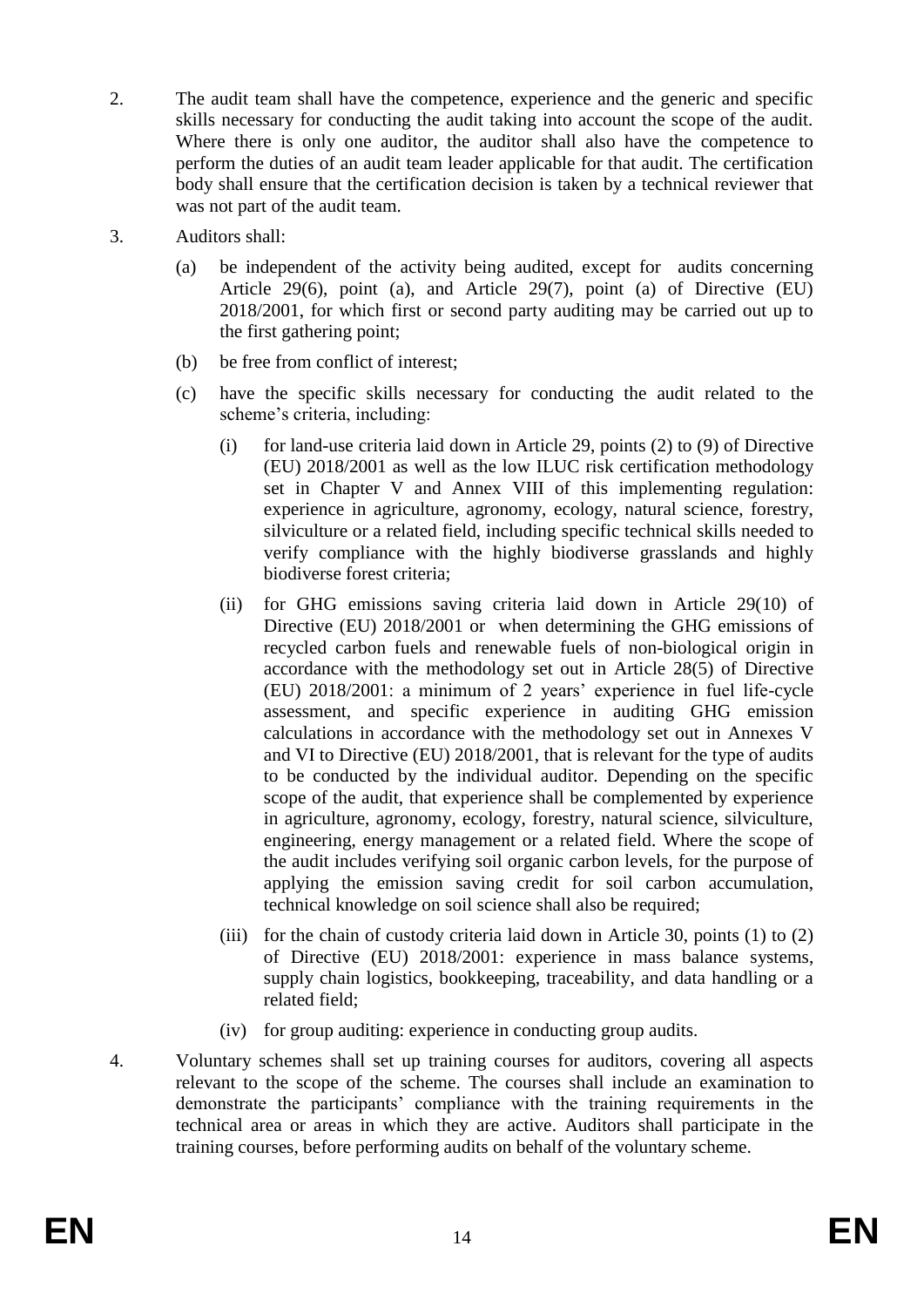5. Auditors shall undertake refresher training courses on a regular basis. Voluntary schemes shall implement a system to monitor the training status of active scheme auditors. Voluntary schemes shall also provide guidance to certification bodies, as required, on aspects that are relevant to the certification process. That guidance may include updates to the regulatory framework or relevant findings from the voluntary scheme's internal monitoring process.

## *Article 12*

### *Group auditing*

- 1. Voluntary schemes may perform group auditing only in the following cases:
	- (a) for producers of raw material, in particular smallholders, producer organisations and cooperatives as well as waste collectors;
	- (b) for compliance with the scheme's land-related criteria, where the areas concerned are in proximity and have similar characteristics, such as climatic or soil conditions;
	- (c) for the purpose of calculating GHG savings, where the units have similar production systems and types of crops.

Economic operators included in a group audit shall designate a group manager. First gathering points, producer organisations or cooperatives, may also act as group managers, representing the economic operators included in the group audit.

- 2. Group auditing may carry out verification for all units concerned on the basis of sample of units. Voluntary schemes shall set out guidelines on the implementation of a group auditing approach, including at least the following elements:
	- (a) role of the group manager, covering specifications for the internal management system and internal group inspection procedures;
	- (b) determination of sample size;
- 3. A sample consisting of a number of group members equivalent to the square root of the total number of group members shall be audited individually at least once a year. That number shall be increased in the event of a higher level of risk. Voluntary schemes shall establish criteria for determining the general level of risk in the areas and the consequences of that level of risk for the auditing approach. The sample shall be representative of the whole group and determined using a combination of risk and random selection. Random selection shall represent at least 25% of the sample. The producer of raw material selected for the audit shall vary from year to year.
- 4. Group auditing shall be performed on-site, unless it is considered that desk audits are able to provide the same level of assurance as an on-site audit. Voluntary schemes shall set out the evidence required to allow for desk audits. Self-declarations from economic operators shall not be considered to be sufficient evidence. Audits of the group manager shall always be conducted on-site.
- 5. Critical or major non-compliance of individual group members identified during an audit shall be addressed according to process set out under paragraph 4 (a) and (b) of Article 10, as applicable. If a critical or major non-compliance is identified in the whole initial group sample, then an additional sample of group members of the same size shall also be audited. Systemic non-compliance of the majority of group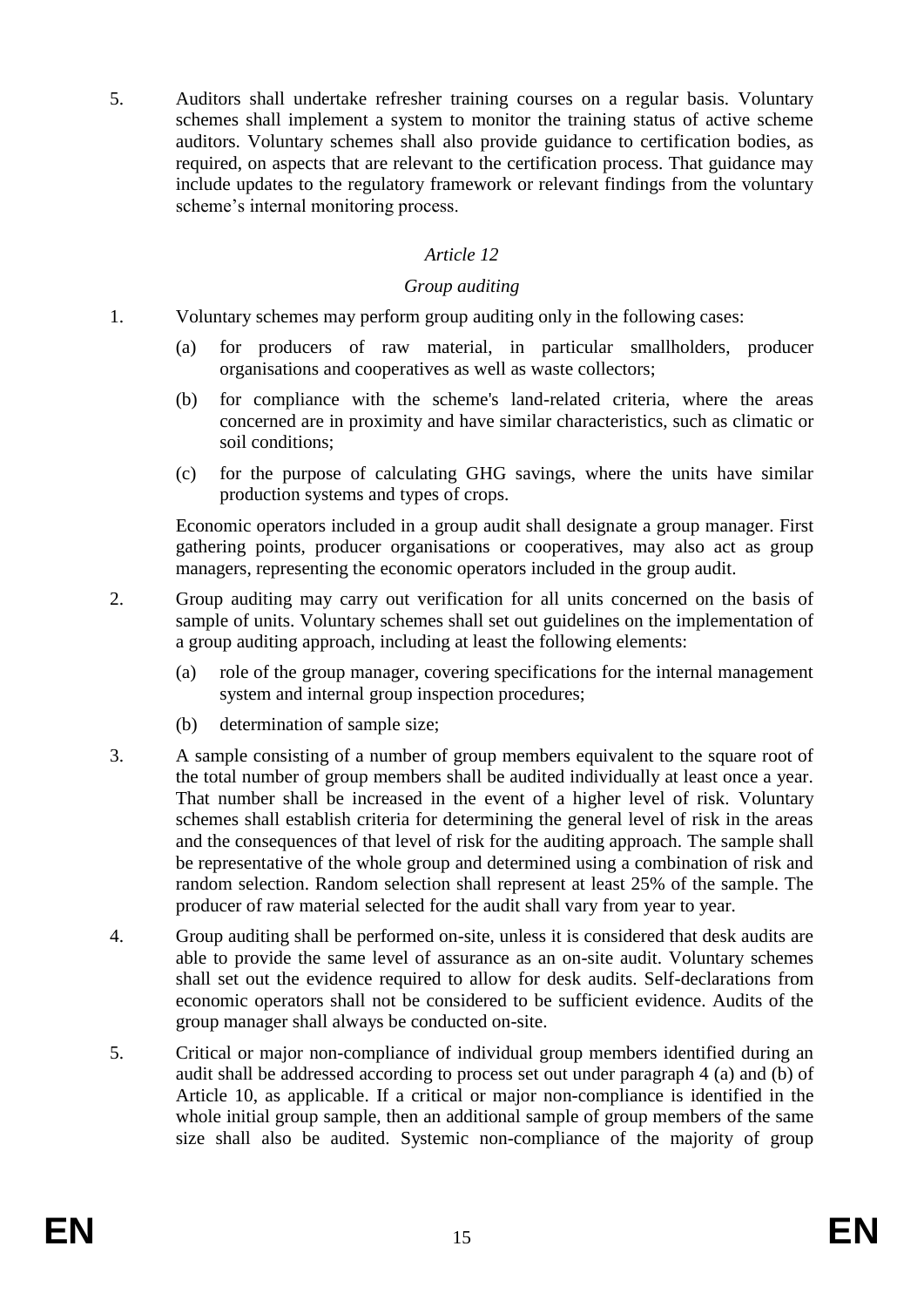members across the whole sample shall lead to the suspension or withdrawal of the whole group certification, as applicable.

## *Article 13*

## *Auditing of waste and residues*

- 1. Voluntary schemes and the certification bodies working on their behalf shall apply the requirements for the verification of the supply chain of biofuels and bioliquids made from waste and residues set out in paragraphs 2 to 7, and for biomass fuels the requirements set out in paragraphs 2 to 5.
- 2. The whole supply chain shall be covered starting from its origin, that is to say, the economic operator where the waste or residue material arises;
- 3. All economic operators shall be audited individually. However, group auditing approaches may be carried out at the origin of the supply chain, for example, restaurants and waste or residue producers;
- 4. The frequency and intensity of the auditing procedure shall reflect the overall level of risk. Voluntary schemes shall define clear rules, commensurate to the level of specific risk associated with the type of residues or waste. For biofuels and bioliquids, points of origin supplying five or more tonnes per month of waste or residue listed in part A and B of Annex IX to Directive (EU) 2018/2001 shall be subject to an on-site audit. The on-side audit may be based on a sample where a group auditing approach is taken.
- 5. Collection points shall be required to submit a list of all points of origin that have signed a self-declaration to the auditor prior to the audit of the collection point. The amount of waste generated monthly or annually shall be clearly stated on the selfdeclaration. Evidence or documents for all individual deliveries shall be available at the collection point and verified by the auditor, including waste disposal agreement, delivery slips and self-declarations;
- 6. The auditor shall verify the existence of a number of points of origin equivalent to at least the square root of all the points of origin on the list. The verification may be performed remotely, unless there is doubt concerning the existence of the point of origin or where it meets the criteria for on-site audit pursuant to point (4). Auditors shall check deliveries of sustainable material to downstream recipients by verifying the copies of the sustainability declaration issued by the collecting point to recipients of those deliveries, based on a random and risk-based sample;
- 7. The certification body shall carry out a mandatory surveillance audit within 6 months after the first certification. For collection points and traders that deal with both waste and residues and with virgin materials such as vegetable oils, an additional surveillance audit shall be conducted 3 months after the first certification audit, covering the first mass balance period. Where a collection point has multiple storage sites, the auditor shall audit the mass balance of every storage site.
- 8. If there are reasonable doubts about the nature of the declared waste and residues, the auditor is authorised to take samples and to have them analysed by an independent laboratory.

# *Article 14*

# *Auditing of actual GHG emission calculations*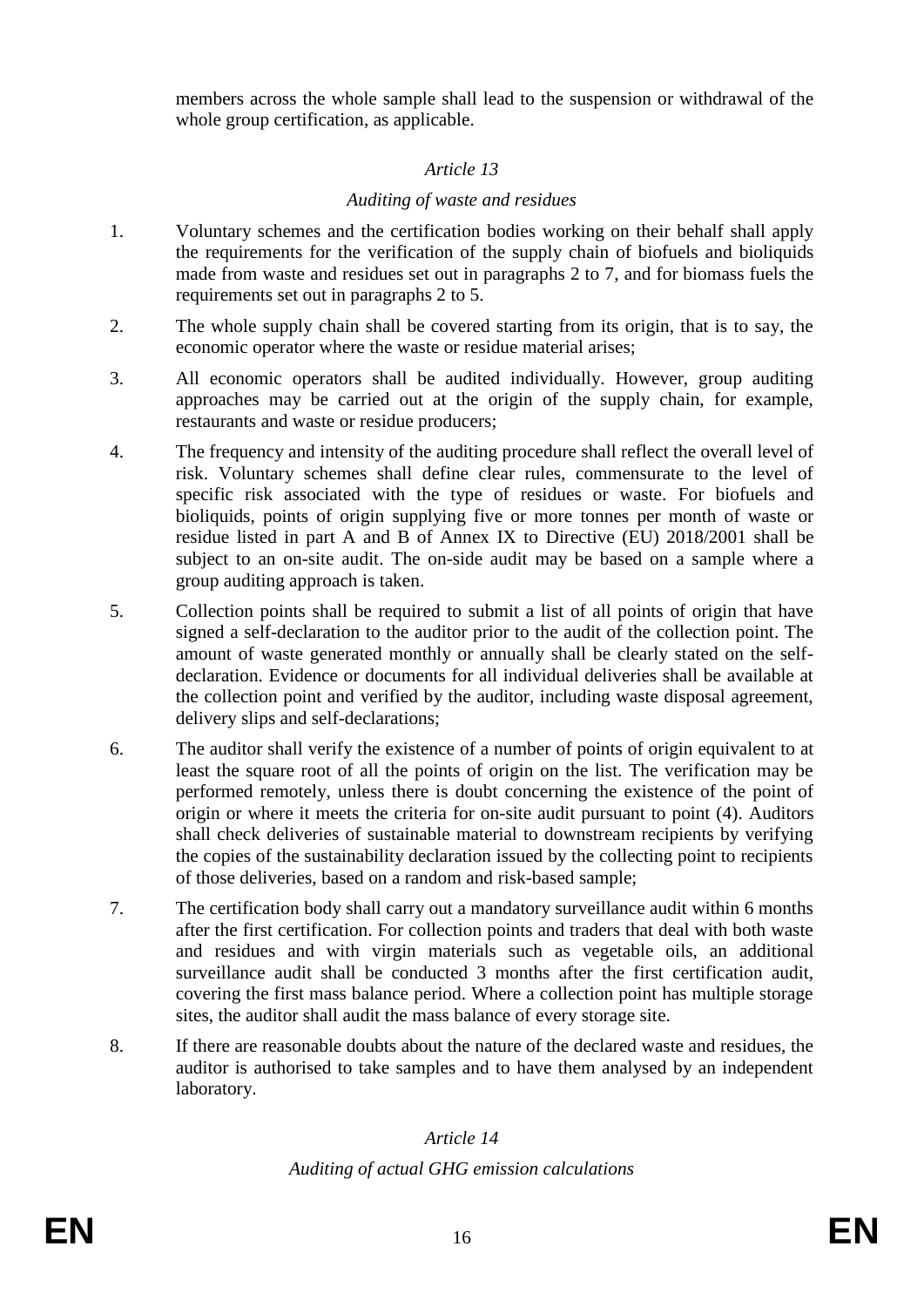- 1. Voluntary schemes shall require economic operators to provide auditors with all the relevant and up to date information concerning the calculation of actual GHG emissions, in advance of the planned audit. That information shall include input data and any other relevant evidence, information on the emission and conversion factors and standard values applied and their reference sources, GHG emission calculations and evidence relating to the application of GHG emission saving credits.
- 2. The auditor shall record the emissions occurring at the audited site in the audit report. For the processing of final biofuels, the auditor shall record the emissions after allocation and the achieved savings. Where the emissions deviate significantly from typical values or calculated actual values of emissions savings are abnormally high, reasons shall be given for the deviations in the report. Voluntary schemes shall establish procedures requiring certification bodies to immediately inform them of such deviations.
- 3. Auditors shall verify that the estimate of emissions saving from capture and replacement of CO2 is limited to emissions avoided through the capture of CO2 of which the carbon originates from biomass and which is used to replace fossil-derived CO2. That verification requires access to the following information:
	- (a) the purpose for which the captured CO2 is used;
	- (b) the origin of the CO2 that is replaced;
	- (c) the origin of the CO2 that is captured;
	- (d) information on emissions due to capturing and processing of CO2.

For the purposes of point (b), economic operators using captured CO2 may state how the CO2 that is replaced was previously generated and declare, in writing, that emissions equivalent to that quantity are avoided as a consequence of the replacement. That evidence shall be considered sufficient to verify compliance with the requirements of Directive (EU) 2018/2001 and the avoidance of emissions.

- 4. Economic operators may only make actual GHG values claims after their capability to conduct actual value calculations has been verified by an audit.
- 5. Upon request, voluntary schemes shall provide access to actual GHG calculations certified under their voluntary scheme together with the respective audit reports to the Commission and the national authorities responsible for supervision of the certification bodies.

## *Article 15*

#### *Audits of mass balance systems*

Voluntary schemes shall ensure that economic operators provide auditors with all mass balance data in advance of the audit.

During the initial audit, carried out before an economic operator is allowed to participate in a scheme, the auditor shall check the existence and functioning of the mass balance system.

During subsequent annual audits, the auditor shall check at least the following elements:

(a) list of all sites, that are under the scope of certification. Each site shall have its own mass balance records;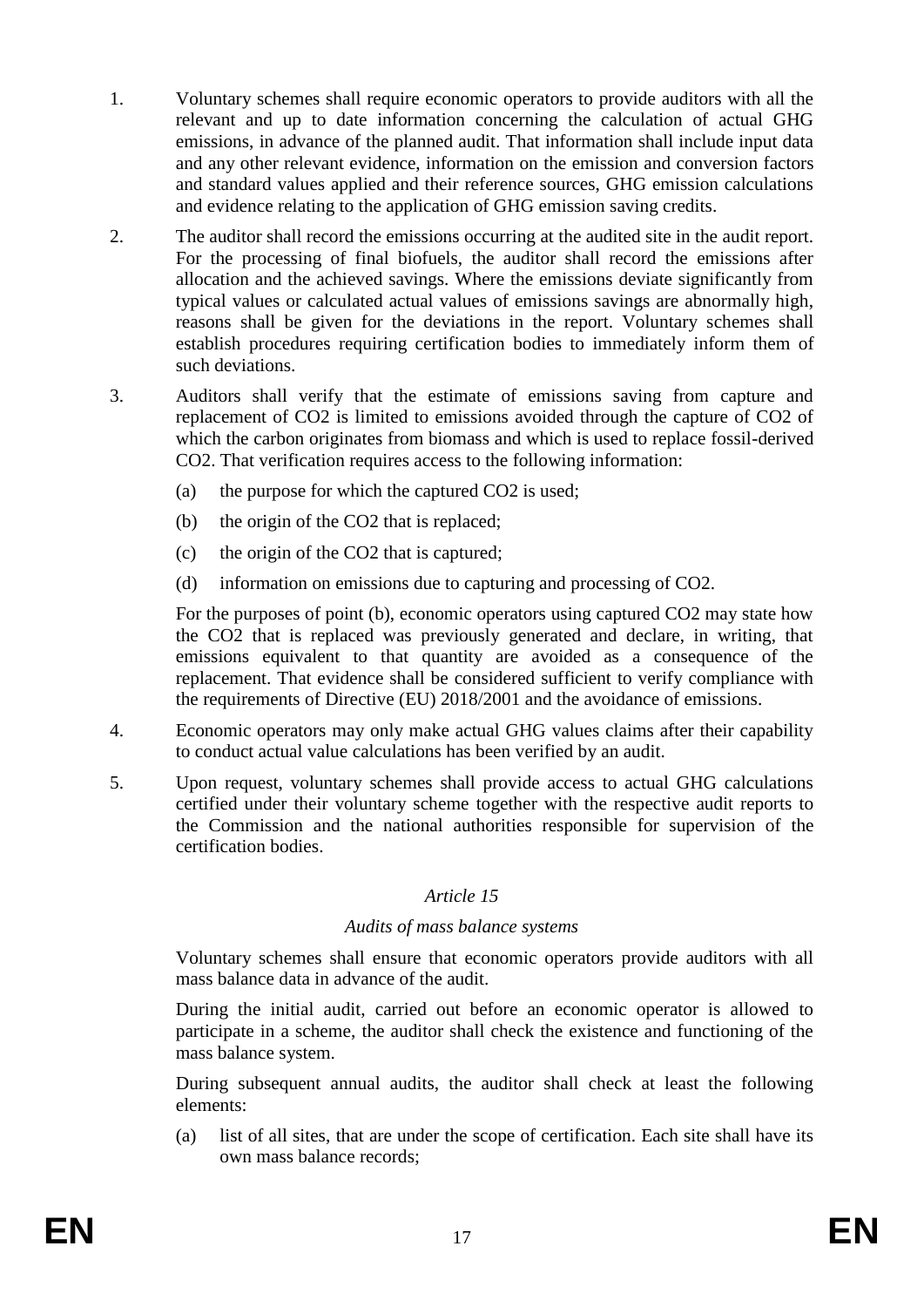- (b) list of all inputs per site and the description of material handled and details of all suppliers;
- (c) list of all outputs per site and the description of material handled and details of all customers;
- (d) conversion factors applied, in particular in the case of installations processing waste or residues to ensure that the process is not modified to produce more waste or residue material;
- (e) any discrepancies between book keeping system and inputs, outputs and balances;
- (f) allocation of sustainability characteristics;
- (g) equivalence of the sustainability data and the physical stock at the end of the mass balance period.

#### *Auditing of natural and non-natural highly-biodiverse grassland*

- 1. Auditors verifying whether land is highly biodiverse grassland as referred to in Article 29(3), point (d), of Directive (EU) 2018/2001 shall verify whether the land is or has been highly biodiverse grassland at any moment since January 2008. In their system documents, voluntary schemes shall inform the economic operators about the type of evidence, which their certification bodies may accept to prove historical area status since January 2008.
- 2. Where land remains grassland, or would have remained grassland in the absence of human intervention, and is located in any of the geographic ranges listed in Regulation (EU) No 1307/2014, it shall be considered as natural, highly biodiverse grassland.
- 3. For land that is located outside the areas referred to in paragraph 2, the auditor shall assess whether the grassland maintains, or would have maintained in the absence of human intervention, the natural species composition and ecological characteristics and processes. Where that is the case, the land shall be considered as being, or having been, natural, highly biodiverse grassland. Where grassland has already been converted to arable land and it is not possible to assess the characteristics of the land itself through information available from the national competent authorities or satellite imagery, the auditor shall consider such land as not having been highly biodiverse grassland at the moment of conversion.
- 4. Where the land ceased, or would have ceased in the absence of human intervention, to be grassland, is species-rich and not degraded and has been identified as being highly biodiverse by the relevant competent authority, then the land shall be considered as non-natural, highly biodiverse grassland.
- 5. Any land that is, or was, non-natural, highly biodiverse grassland in or after January 2008 may be used for fuels production on condition that harvesting of the raw material is necessary to preserve the status of the grassland as highly biodiverse grassland and that current management practices do not present a risk of causing biodiversity decline of the grassland.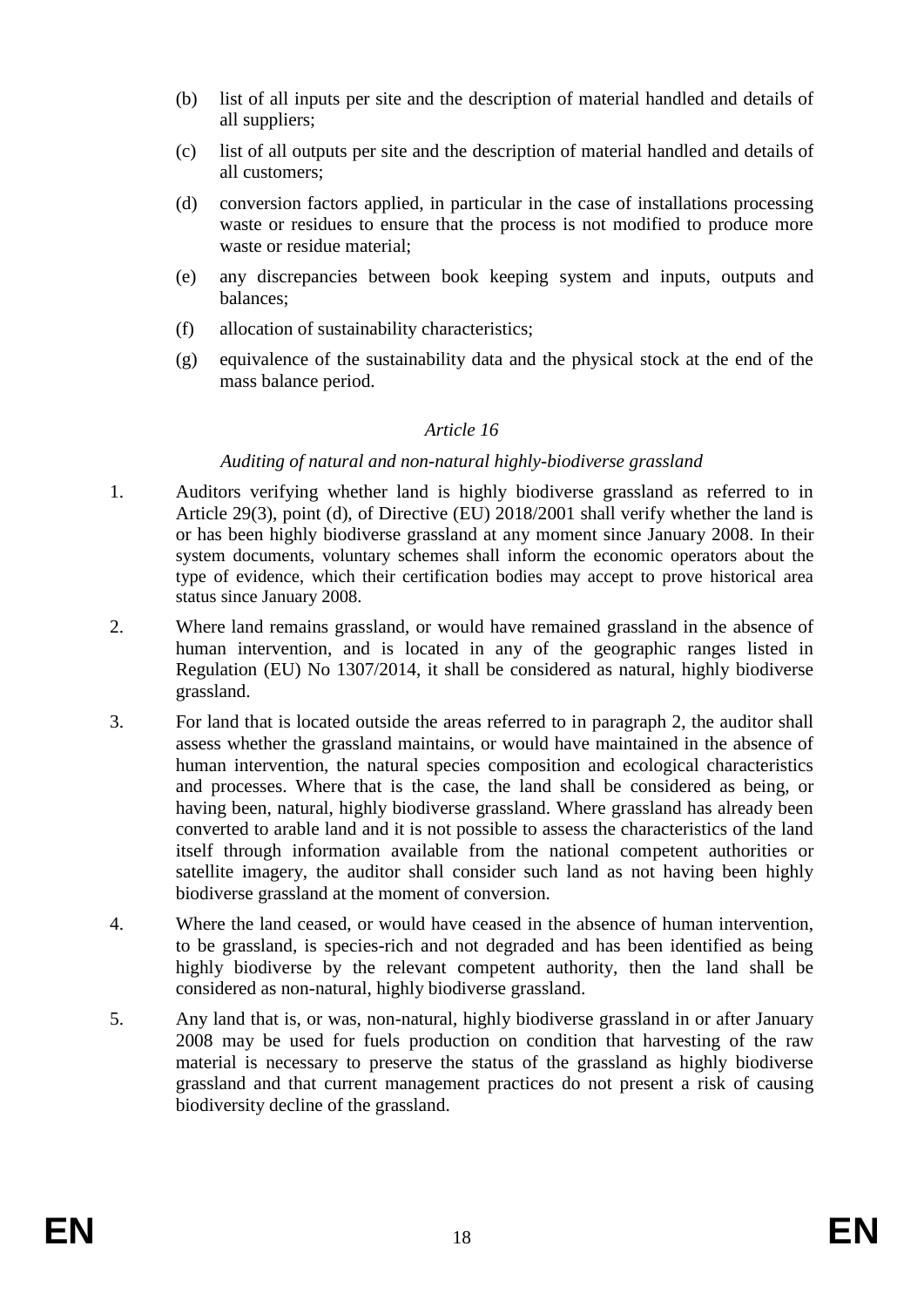Economic operators shall provide evidence that the harvesting of the raw material is necessary to preserve the highly biodiverse grassland status and that management practices do not present a risk of causing biodiversity decline of the grassland.

Where economic operators are unable to provide the evidence referred to in the second subparagraph, they shall provide evidence that they have been granted permission by the relevant competent authority, or designated agency, to harvest the raw material in order to preserve the highly biodiverse grassland status.

The technical assessment of the land shall be conducted by a qualified specialist who is external and independent of the activity being audited and free from conflict of interest, and who may be part of the audit team. The assessment and its result shall be reviewed as part of the audit.

## *Article 17*

#### *Supervision by the Member States and the Commission*

- 1. Voluntary schemes shall require economic operators participating in the scheme as well as certification bodies conducting audits under the scheme to cooperate with the Commission and the competent authorities of the Member States, including granting access to the premises of economic operators where requested as well as making available to the Commission and the competent authorities of the Member States all information needed to fulfil their tasks under Directive (EU) 2018/2001. For those purposes, certification bodies shall also be required to:
	- (a) provide the information needed by Member States to supervise the operation of certification bodies pursuant to Article 30(9) of Directive (EU) 2018/2001;
	- (b) provide the information required by the Commission to comply with Article 30(10) of Directive (EU) 2018/2001;
	- (c) verify the accuracy of information entered into the Union database or relevant national database pursuant to Article 28(4) of Directive (EU) 2018/2001.
- 2. In the context of the supervision provided for in Article 30(9) of Directive (EU) 2018/2001, Member States shall establish procedures allowing certification bodies, regardless of whether their head office is located in a Member State or in a third country, to register for supervision and for carrying out the supervision.
- 3. Member States shall exchange information and share best practices on how to supervise the operation of the certification bodies in the context of a formal cooperation framework. Where certification bodies carry out the certification of raw materials, biofuels, bioliquids, biomass or other fuels in more than one Member State, the Member States concerned shall set up a common framework to supervise such certification bodies, including appointing one Member State as lead audit supervisor.
- 4. The lead audit supervisor shall be responsible, in cooperation with the other Member States concerned, for consolidating and sharing information about the outcome of the supervision of the certification bodies.
- 5. Member States shall to the extent possible establish cooperation frameworks with third countries for the supervision of certification bodies auditing in their territories, where relevant, in order to ensure the same level of information flow and the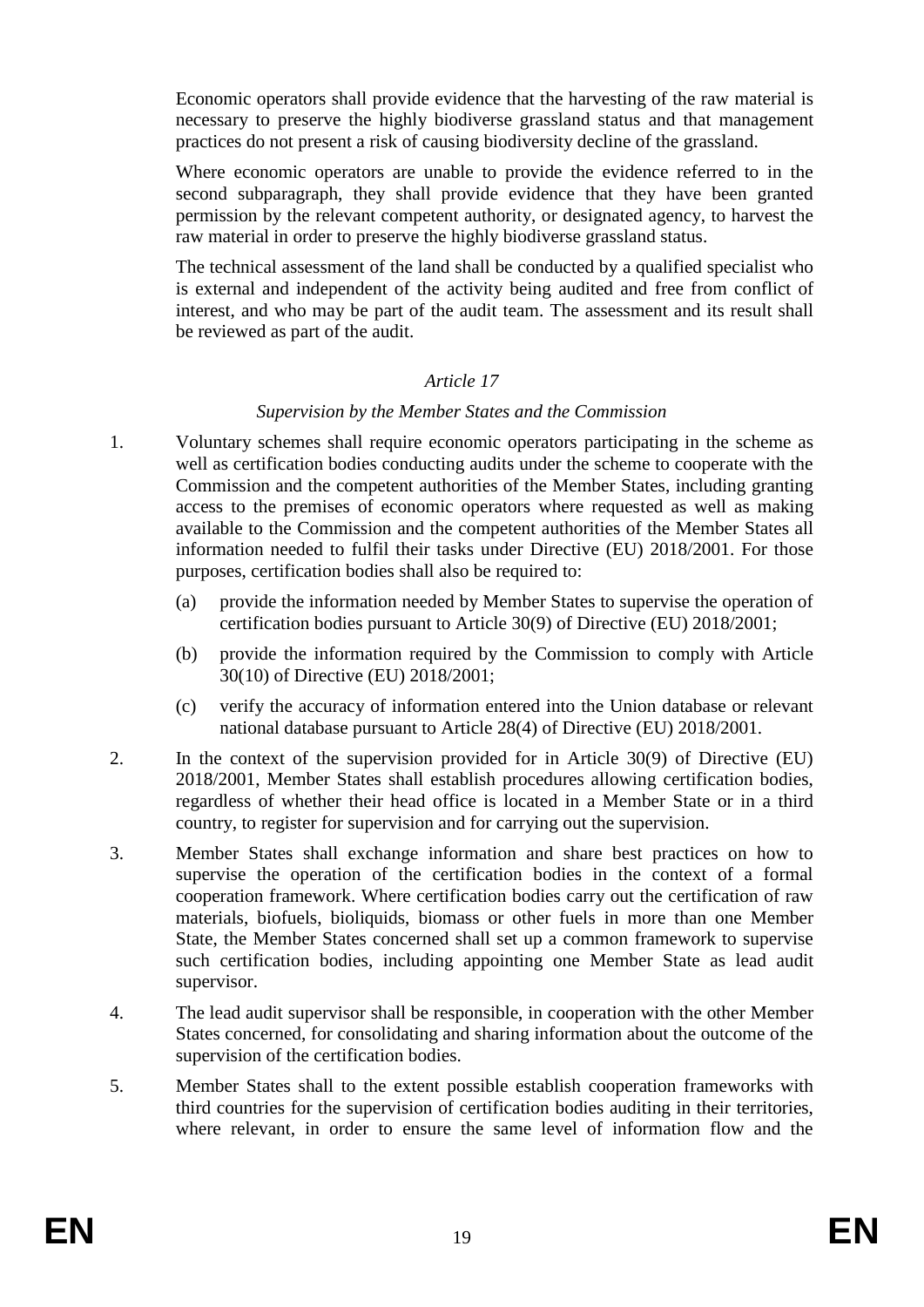application of audit supervision standards to certification bodies operating in third countries.

- 6. Where a Member State has reasonable doubts about the ability of a specific certification body, located in the Union or in a third country, to carry out its audit work, it shall share that information with the other Member States, the Commission and the voluntary scheme under which the certification body operates. The voluntary scheme concerned shall immediately investigate the case. Upon completion of its investigation, the voluntary scheme shall inform the Member States and the Commission of the outcome of the investigation and of any corrective actions taken.
- 7. Economic operators and certification bodies failing or unwilling to comply with the requirements set out in paragraphs 1 to 6 of this Article shall be respectively excluded from participating in and conducting audits under voluntary schemes. Voluntary schemes shall submit annual activity reports to the Commission pursuant to Article 30(5) of Directive (EU) 2018/2001. The structure and content of the annual activity reports provided for in Article 30(5) of Directive (EU) 2018/2001 shall follow the minimum requirements set out in Annex III to this Regulation. The main report shall not contain confidential information and shall be published in full. Data shall be supplied separately in a format to be determined by the Commission.
- 8. Voluntary schemes shall notify the Commission without delay, about all substantial changes to the content of the scheme that might affect the basis for the recognition of the scheme. Such changes may include any of the following:
	- (a) changes to the mandatory sustainability criteria covered by the scheme;
	- (b) extension of the scope of the scheme beyond what is described in the Implementing act, recognising the scheme;
	- (c) extension of the scope of feedstock or biofuels referred to in the original scheme documents where the risk profile of added feedstock differs, for example, with the inclusion of wastes or residues, or where specific procedures are applied;
	- (d) changes to the mass balance rules;
	- (e) changes to auditing procedures or requirements for auditors;
	- (f) changes in, or extension of the GHG calculation methodology;
	- (g) any other change that could be considered to affect the basis for the recognition of the scheme.

# **Chapter IV. Specific rules on the implementation of the mass balance system, the Union database and the establishment of GHG emissions and biological fraction of fuels**

## *Article 18*

## *Traceability and Union database*

1. The sustainability and GHG emissions saving characteristics and other information describing raw materials or fuel, required for the purposes of Directive (EU) 2018/2001, together with transaction data shall be thoroughly documented and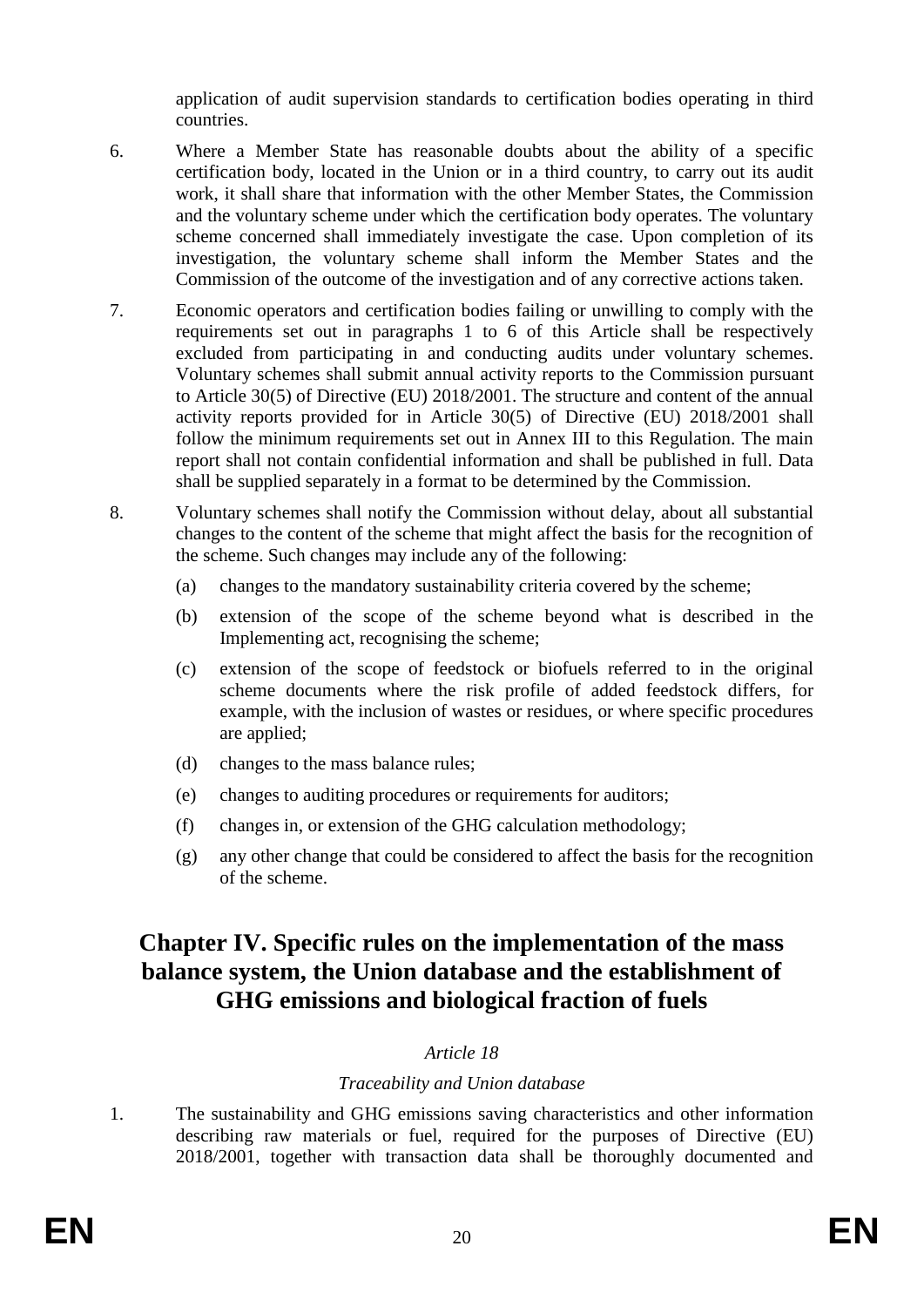passed on from economic operator to economic operator through the supply chain. Such information shall include data to be transmitted through the whole supply chain as well as data that is specific for the individual transaction, as described in Annex I.

- 2. The information to be transmitted through the supply chain shall be included in the documentation accompanying the physical shipments of raw material or fuels. It shall also be included in the Union database as soon as this starts operation, in the case of liquid and gaseous transport fuels that are eligible for being counted towards the numerator referred to in Article 27(1), point (b) of Directive (EU) 2018/2001, or that are taken into account for the purposes referred to in Article 29(1), points (a), (b) and (c), first subparagraph, of that Directive.
- 3. For the purpose of tracing consignments of liquid or gaseous fuels in an interconnected infrastructure and subject to the same mass balancing system, the sustainability and GHG emissions saving characteristics and the other information as described in paragraph 1 shall be registered in the Union database at the first entry point and registered out as consumed at the point of final consumption. If gaseous fuels are withdrawn from an interconnected infrastructure and further transformed into gaseous or liquid fuels, the point of final consumption is considered to be the point of final consumption of the final gaseous or liquid fuels. In such a case, all intermediary stages from the withdrawal of the gaseous fuels from the interconnected infrastructure until the point of final consumption of the final gaseous or liquid fuels have to be registered in the Union Database.

## *Article 19*

## *Implementation of the mass balance system*

- 1. Voluntary schemes shall require the economic operators participating in the scheme to use a mass balance system, in accordance with Article 30(1) of Directive (EU) 2018/2001 that allows the mixing of raw material or fuels that differ in their sustainability and GHG emissions saving characteristics.
- 2. Voluntary schemes shall apply the following rules in the implementation of the mass balance system:
	- (a) raw material or fuels shall only be considered to be part of a mixture if they are mixed in a container, at a processing or logistical facility, or at a transmission and distribution infrastructure or site;
	- (b) different raw materials shall only be considered to be part of a mixture if they belong to the same product group, except where the raw material is mixed for the purpose of further processing;
	- (c) raw materials or fuels shall only be considered to be part of a mixture if they are physically mixed unless they are physically identical or belong to the same product group. Where raw materials or fuels are physically identical or belong to the same product group, they must be stored in the same interconnected infrastructure, processing or logistical facility, transmission and distribution infrastructure or site;
	- (d) fuels introduced into a logistical facility or a transmission or distribution infrastructure such as the gas grid or a pipeline network for liquid fuels, stored in LNG or other storage facilities shall only be considered to be part of a mixture pursuant to point (c) where that infrastructure is interconnected;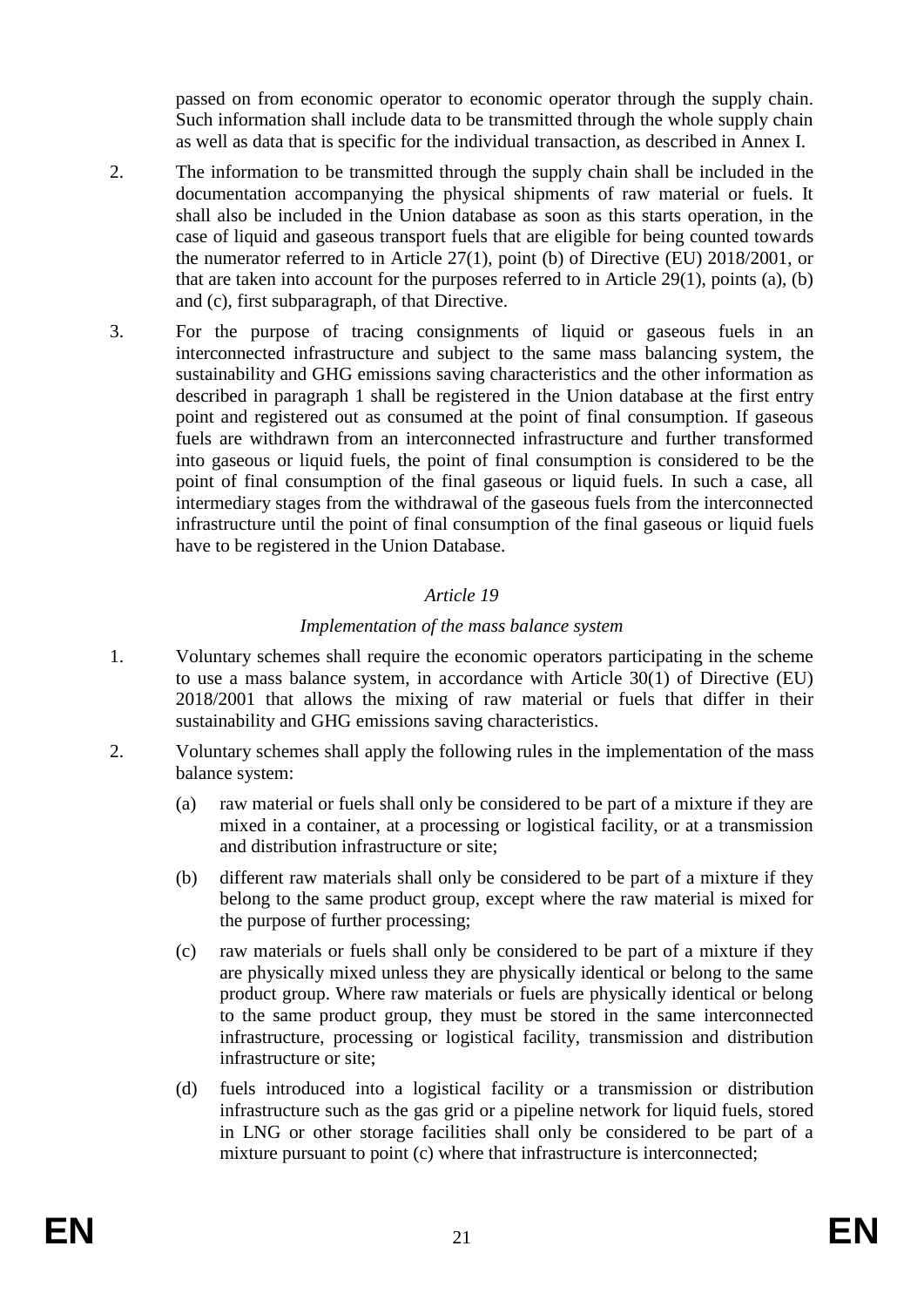- (e) economic operators shall be required to keep separate mass balances for raw materials and fuels which cannot be considered part of a mixture. Transfer of information about the sustainability and GHG emissions saving characteristics and sizes between different mass balances shall not be allowed. Pursuant to subparagraphs (a) to (c), raw materials inside biofuels, bioliquids or biomass fuels production facilities are considered to be part of a mixture. Therefore, the requirement to keep separate mass balances shall not apply to such facilities and a single mass balance can be kept;
- (f) the mass balance system shall include information about the sustainability and the GHG characteristics and quantities of raw material and fuels, including information about the quantities of raw material and fuels for which no sustainability or GHG characteristics have been determined;
- (g) where a consignment of raw material or fuel is delivered to an economic operator that is not participating in a voluntary scheme or national scheme, the delivery shall be reflected in the mass balance by withdrawing an equivalent quantity of raw material or fuel. The type of fuel to be booked out shall correspond to the physical nature of the raw material or fuel delivered;
- (h) where a consignment of fuel is used to comply with an obligation placed on a fuel supplier by a Member State, it shall be considered to be withdrawn from the mixture of the mass balance;
- (i) where biofuels, bioliquids or biomass fuels are blended with fossil fuels, the information about the sustainability and GHG emissions saving characteristics assigned to the blend shall correspond to the physical share of the biofuel, bioliquids or biomass fuels in the blend. For biofuels and bioliquids, Member States may further check the veracity of this information in accordance with Article 23;
- (j) the sustainability and GHG emissions saving characteristics of a consignment of raw material or fuel shall be considered as a set. Where consignments are withdrawn from a mixture, any of the sets of sustainability characteristics may be assigned to them provided that the sets of sustainability and GHG emissions saving characteristics are not split and the mass balance is achieved over the appropriate period of time;
- (k) where relevant for transparency reasons, the mass balance system shall include information on whether support has been provided for the production of the fuel or fuel precursor, and if so, the type of support;
- (l) the appropriate period of time for achieving the mass balance shall be 12 months for producers of agricultural biomass and forest biomass and first gathering points sourcing only agricultural biomass and forest biomass, and 3 months for all other economic operators. The start and end of the period shall be aligned with the calendar year or, where applicable, the four quarters of the calendar year. As alternatives to the calendar year, economic operators may also use either the economic year that they use for bookkeeping purposes or another starting point for the mass balance period, provided that the choice is clearly indicated and applied consistently. At the end of the mass balance period, the sustainability data carried forward should be equivalent to the physical stock in the container, processing or logistical facility, transmission and distribution infrastructure or site;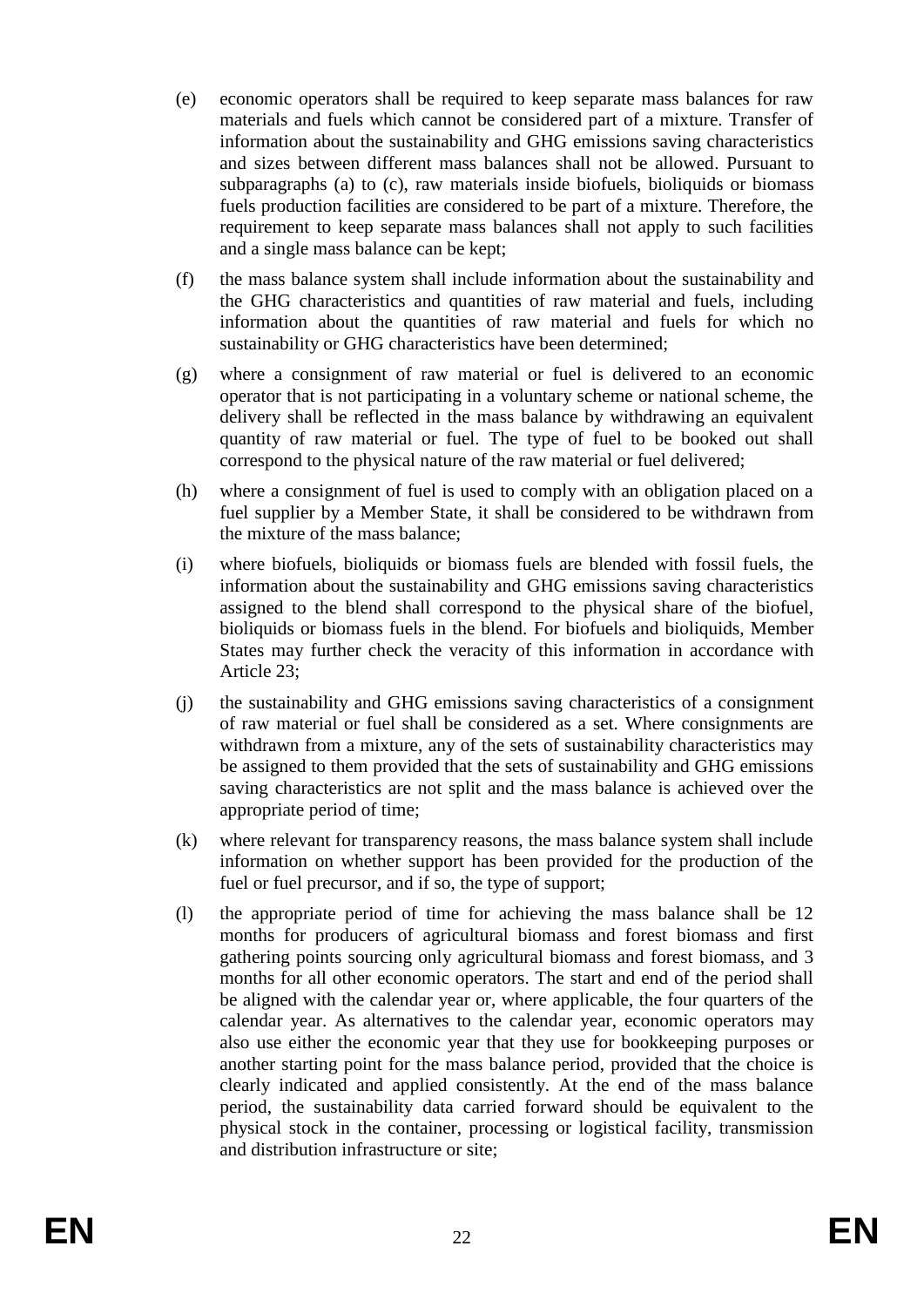(m) voluntary schemes shall specify the minimum set of sustainability and GHG emissions saving characteristics, in accordance with Annex I, that need to be passed down the supply chain as well as other information necessary to trace the consignments. In case of liquid or gaseous fuels introduced into an interconnected infrastructure and subject to the same mass balancing system, the respective sustainability and GHG emissions saving characteristics shall be assigned to the consignments entering and exiting the interconnected infrastructure. The voluntary schemes shall also ensure that economic operators correctly enter all relevant information in the Union database.

### *Article 20*

#### *Determining the GHG emissions of biofuels, biomass fuels and bioliquids*

- 1. Voluntary schemes shall require economic operators to apply the methodology set out in Article 31 of Directive (EU) 2018/2001 when determining the GHG emissions of biofuels, bioliquids and biomass fuels.
- 2. For the purpose of determining the GHG emissions of biofuels, bioliquids and biomass fuels referred to in paragraph 1, the following specific rules shall apply:
	- (a) in taking into account the GHG emissions of inputs, where standard values of emission factors are used, the ones set out in Annex IX shall be applied;
	- (b) in determining the emissions from the extraction or cultivation of raw material, the methodology set out in Annex VII shall be applied;
	- (c) in determining the emission savings from soil carbon accumulation via improved agricultural management (esca), the methodology set out in Annex V shall be applied.
- 3. EU Member States may submit updated values of the emission factors of their national electricity mix to be considered by the Commission for updating the respective emission factors in Annex IX. After assessing these updated values, the Commission may accept them or alternatively provide the Member State concerned with a justification of the reasons for not doing so. Accepted updated figures will be made available in the section devoted to voluntary schemes and certification on the Commission's EUROPA website.
- 4. Emission savings from CO2 capture and geological storage (Eccs) may only be taken into account where there is valid evidence that CO2 was effectively captured and safely stored in accordance with Directive 2009/31/EC of the European Parliament and of the Council of 23 April 2009 on the geological storage of carbon dioxide. Where the CO2 is geologically stored, voluntary schemes shall verify the evidence provided on the integrity of the storage site and the volume of the CO2 stored. Where a third party carries out the transport or geological storage, proof of storage may be provided through the relevant contracts with and invoices of that third party.

## *Article 21*

#### *Specific rules for waste and residues*

1. Voluntary schemes shall apply the specific rules and exemptions for waste and residues set out in Directive (EU) 2018/2001 only if such raw material falls within the scope of the respective definitions in Article 2 of that Directive.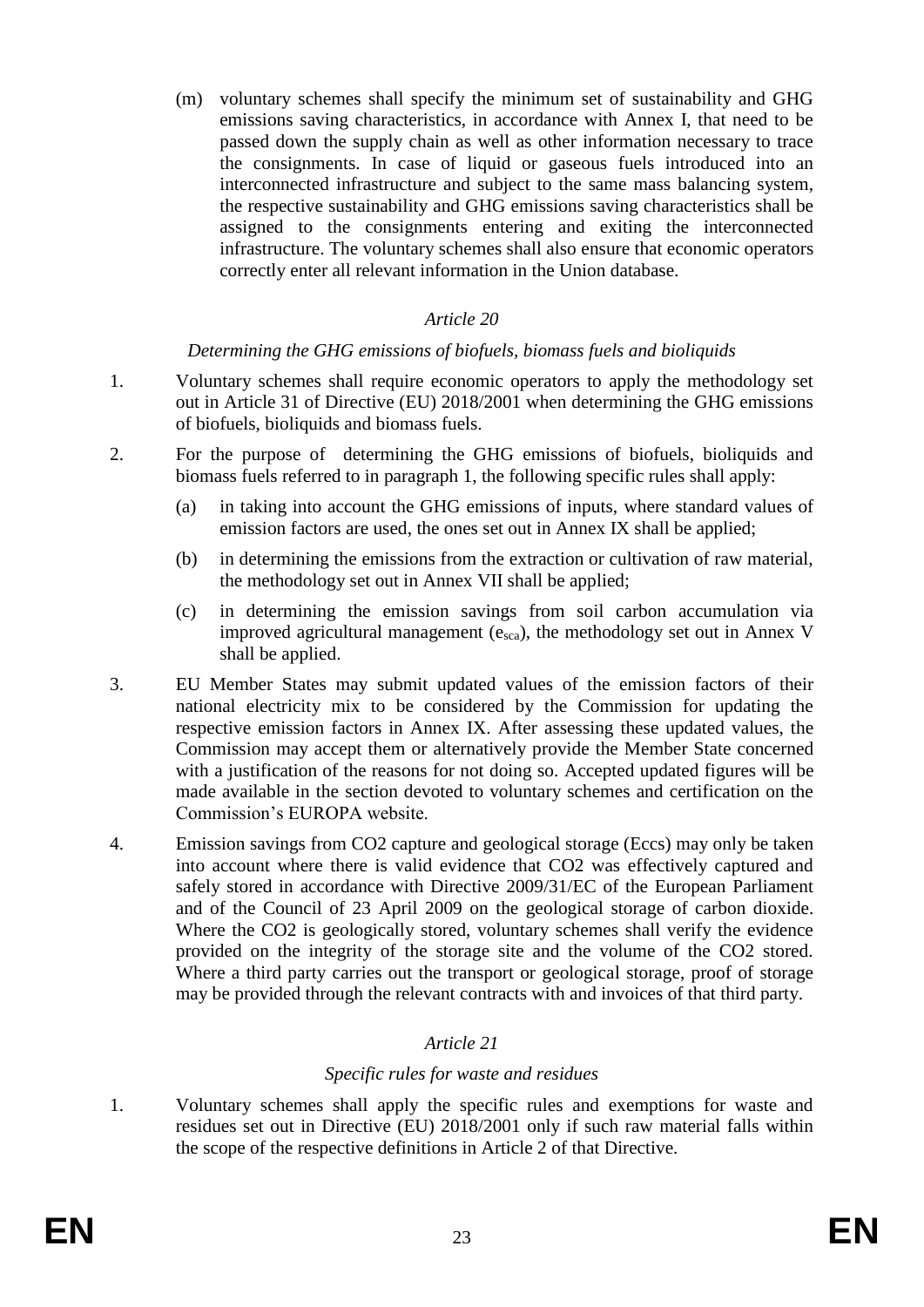- 2. Whether a raw material is to be considered as a waste or residue shall be determined at the point in the supply chain where the material originates. Raw materials shall not be considered as a waste or residue where they or the process for their production have been deliberately modified for the purpose of declaring those materials as wastes or residues.
- 3. The waste and residues listed in Annex IV shall not be considered as waste or residues where they have been deliberately modified to be declared as a waste or residue.
- 4. Voluntary schemes shall provide economic operators with instructions and support on how they assess whether raw materials are considered waste and residues. Economic operators shall keep and present to auditors the underlying evidence for their assessments. Voluntary schemes shall establish specific rules for auditing such evidence.
- 5. For the purposes of complying with the requirements of Article 29(2) of Directive (EU) 2018/2001, voluntary schemes shall verify that the harvesting of agricultural waste and residues does not have a negative impact on the soil quality and the soil carbon stock. Such verification shall ensure that a relevant set of essential soil management or monitoring practices is applied on the land to promote soil carbon sequestration and soil quality, in accordance with Annex VI.
- 6. The application of the practices, referred to in paragraph 5, may be required and monitored either at national level or at the level of economic operators. At national level, voluntary schemes shall verify that the country of origin, whether it is a Member State or a third country, requires the application of essential soil management practices to address the potential impact of harvesting such residues on soil quality and soil carbon, and has in place mechanisms to monitor and enforce the implementation of those practices. At the level of economic operators, voluntary schemes shall verify that such management practices are effectively applied and monitored at the level of the farm holdings supplying the biomass. Where group auditing is used, voluntary schemes shall verify that those practices are applied by all the economic operators covered by the group audit.

## *Specific rules for recycled carbon fuels and renewable fuels of non-biological origin*

Voluntary schemes shall require economic operators participating in the scheme to apply the methodology set out in Article 28(5) of Directive (EU) 2018/2001 when determining the GHG emissions of recycled carbon fuels and renewable fuels of nonbiological origin.

## *Article 23*

## *Specific rules for co-processing*

1. Voluntary schemes shall require economic operators participating in the scheme to apply the methodology set out in delegated acts adopted pursuant to Article 28(5) of Directive (EU) 2018/2001 when determining the share of biofuel, and biogas for transport, resulting from biomass being processed with fossil fuels in a common process.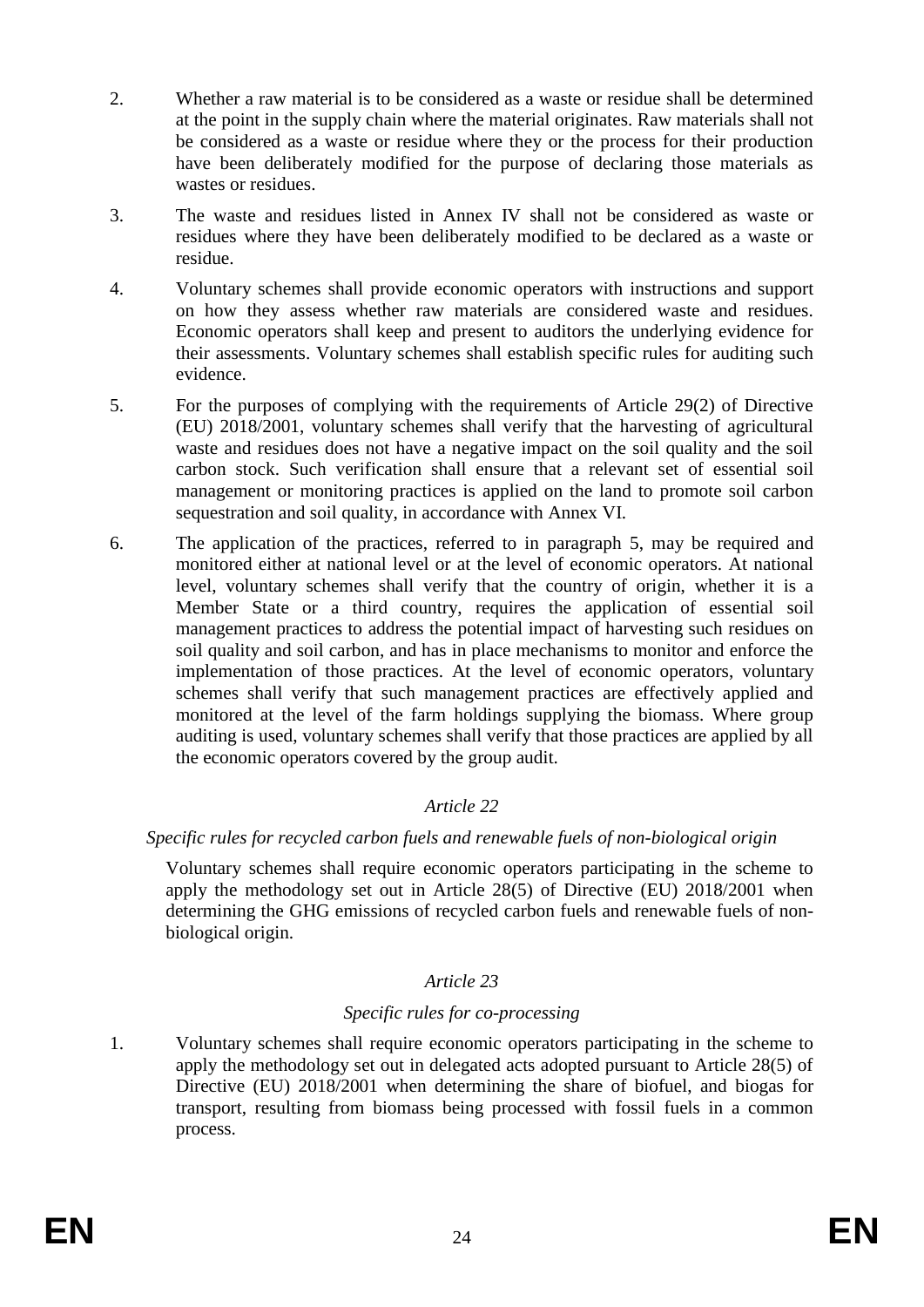- 2. Economic operators shall be required to thoroughly document the amounts and types of biomass entering the process as well as the amounts of biofuel and biogas that are produced from that biomass. Claims shall be substantiated with evidence including the results of control tests.
- 3. The frequency for carrying out the control tests referred to in paragraph 2 shall be determined by taking into account the complexity and variability of the key parameters of the co-processing, in such a way as to ensure that at any time the share of biofuels and biogas claimed reflect their actual shares.
- 4. In conducting audits, particular emphasis shall be placed on verifying the consistency between the amounts of biomass entering the process and the amounts of biofuel and biogas that are recorded as being produced from the biomass. For that purpose, the evidence supplied by the economic operators shall be thoroughly verified and the plausibility of claims shall be checked and compared with industry standards. In carrying out such assessment, particular attention shall be paid to the testing method applied by the economic operator, the system of additional controls put in place, and the calculation method used to incorporate the results of all tests into the calculation of the final share of biofuels and biogas. Auditors shall treat as a major noncompliance any identified deviation in the testing method or inaccuracy in incorporating the results of such tests into the final calculation by the economic operator.

# **Chapter V. Specific rules on compliance with the requirements on low ILUC-risk certification**

## *Article 24*

## *Specific requirements for low ILUC-risk certification*

- 1. Voluntary schemes shall require economic operators seeking to receive a low ILUCrisk certification to submit an application to a certification body having the competence to deliver such certification. Upon acceptance of the application, the economic operator shall submit a management plan containing the minimum information set out in Annex VIII. Where more than one additionality measure is applied, all additionality measures shall be documented in the management plan.
- 2. The certification body shall conduct an on-site baseline audit to verify the content of the management plan, as well as to establish and document the dynamic yield baseline.
- 3. As part of the baseline audit, the certification body shall assess whether the additionality measure(s), are expected to lead to an increase in yields in accordance with Article 2(5) of Delegated Regulation (EU) 2019/807 and compliance with the sustainability criteria set out in Directive (EU) 2018/2001.
- 4. The auditors carrying out the baseline audit on behalf of the certification body shall indicate in the baseline audit report any sustainability issues, stemming from the implementation of the additionality measures, which may potentially constitute a breach of the national or regional legal framework or do not comply with local specific conditions. Any sustainability issues shall be included in the annual audits.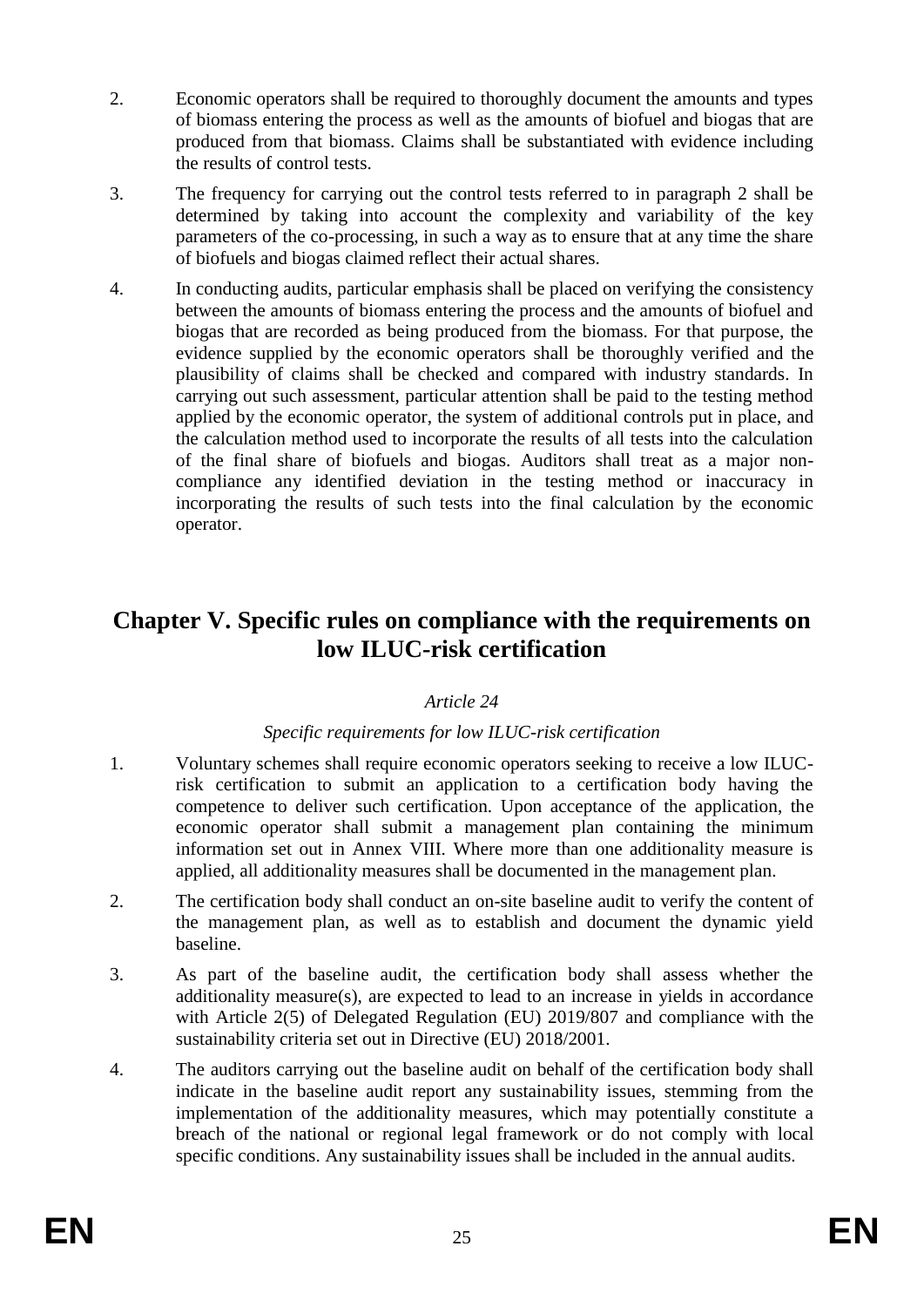- 5. Voluntary schemes shall issue low ILUC-risk certificates in accordance with the requirements on minimum content set out in point 4 of Annex VIII, and shall publish a list of those certificates on their website.
- 6. In the case of applications including additionality measures to be applied after certification, the baseline audit, the results of the additionality test, and the dynamic yield baseline shall be valid for 10 years. In the case of a perennial crops, an economic operator can choose to delay the start of the 10-year validity period by up to 2 years in the case of operational additionality measures or up to 5 years in the case of replanting.
- 7. Where the additionality measures have been already applied before certification, the baseline audit, the results of the additionality test, and the dynamic yield baseline shall be valid for 10 years from the starting year of the implementation of the additionality measure. In such a case, the baseline may be accepted for additionality measures taken not more than 10 years before, as long as sufficient data and documentary evidence is available providing the same level of assurances of a situation where the baseline audit was conducted before the implementation of the addtitionality measure(s).
- 8. Only additional biomass that has been produced after the low ILUC risk certification has been granted shall be eligible for a low ILUC-risk declaration. The actual amount of annual additional biomass declared by the economic operator shall be subject to annual audits.
- 9. The implementation of the management plan shall be subject to annual audits to verify that the content of the management plan is implemented correctly and that the quantities of additionally produced and claimed biomass for the purposes of low-ILUC certification, against the dynamic yield baseline, are correct.
- 10. An economic operator may apply more than one additionality measure over the years. Where two or more additionality measures are applied together in the same year on the same delineated plot of land, the additional biomass produced as a result shall be evaluated against the same dynamic yield baseline. The additional biomass may be certified as low ILUC-risk under the same certificate.
- 11. Where two or more additionality measures are applied at different times on the same delineated plot of land, the economic operator may choose either of the following options:
	- (a) update the dynamic yield baseline and the additionality test to create a new baseline valid for another 10 years;
	- (b) keep the original validity period of 10 years for the dynamic yield baseline and the additionality test following the initial certification year.

## *Specific requirements for proving additionality*

1. For the purposes of certifying biofuels, bioliquids, or biomass fuels as low ILUCrisk, voluntary schemes and certification bodies working on their behalf shall verify that economic operators have applied measures effectively increasing feedstock productivity beyond a business-as-usual scenario. Where such measures are applied on abandoned or severely degraded land or by small holders, the baseline audit shall verify that economic operators comply with the appropriate requirements of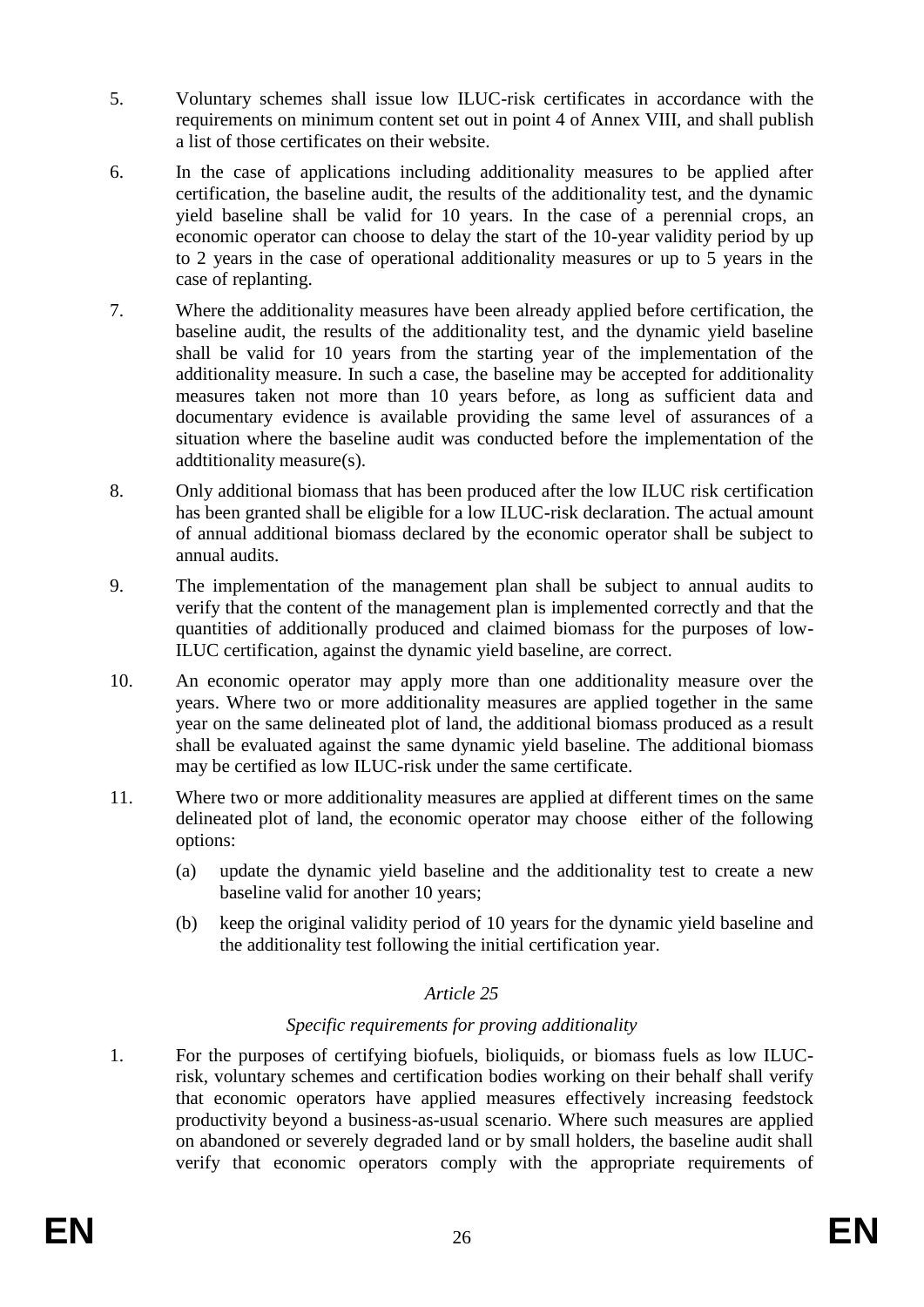Delegated Regulation (EU) 2019/807. In all other situations, proof of additionality shall be provided by carrying out a financial attractiveness or barrier analysis assessment.

- 2. In order to comply with the requirements set out in Article 5(1) (a) of Delegated Regulation (EU) 2019/807 regarding additionality measures, proposed investments shall either pass a financial attractiveness test or non-financial barrier test in accordance with Annex VIII.
- 3. Measures shall be eligible for the purpose of low ILUC-risk certification only where either their financial attractiveness test is negative, that is to say a negative net present value (NPV) of the investment without the inclusion of a market premium, or they demonstrate the presence of non-financial barriers that can be overcome only because the biofuels, bioliquids and biomass fuels produced from the additional feedstock can be counted towards the targets for renewable energy set out in Directive (EU) 2018/2001.

#### *Article 26*

#### *Production on unused, abandoned or severely degraded land*

- 1. For the purpose of complying with the requirements for production on unused or abandoned land as defined in Article 2, points (2) and (3), of Delegated Regulation (EU) 2019/807, economic operators shall provide evidence that for a consecutive period of at least 5 years before the start of cultivation of the feedstock used for the production of biofuels, bioliquids and biomass fuels, the delineated areas were used neither for the cultivation of food and feed crops or other energy crops nor for the cultivation of any substantial amount of fodder for grazing animals.
- 2. For land to qualify as abandoned land, the economic operator shall provide additional evidence that food or feed crops were once grown on the delineated area before the consecutive period referred to in paragraph 1. That evidence shall also prove that the production ceased for biophysical or socioeconomic reasons.

Biophysical changes which adversely affect the growing of food and feed crops may include, but are not limited to, the following events:

- (a) an increased frequency of severe weather events such as droughts, storms or floods;
- (b) changes in seasonal temperature patterns which affect plant phenology;
- (c) increased pests and diseases;
- (d) damage to irrigation systems;
- (e) damage to soil such as severe salination, depletion of organic matter and erosion rendering them "severely degraded".
- 3. Socioeconomic factors adversely affecting the economic viability of production, leading to the abandonment of the land may include, but are not limited to, the following events:
	- (a) changes in market prices: (for example increased input or labour costs, or both, or reductions in the price fetched by finished crops);
	- (b) labour becoming unavailable (for example as a result of migration);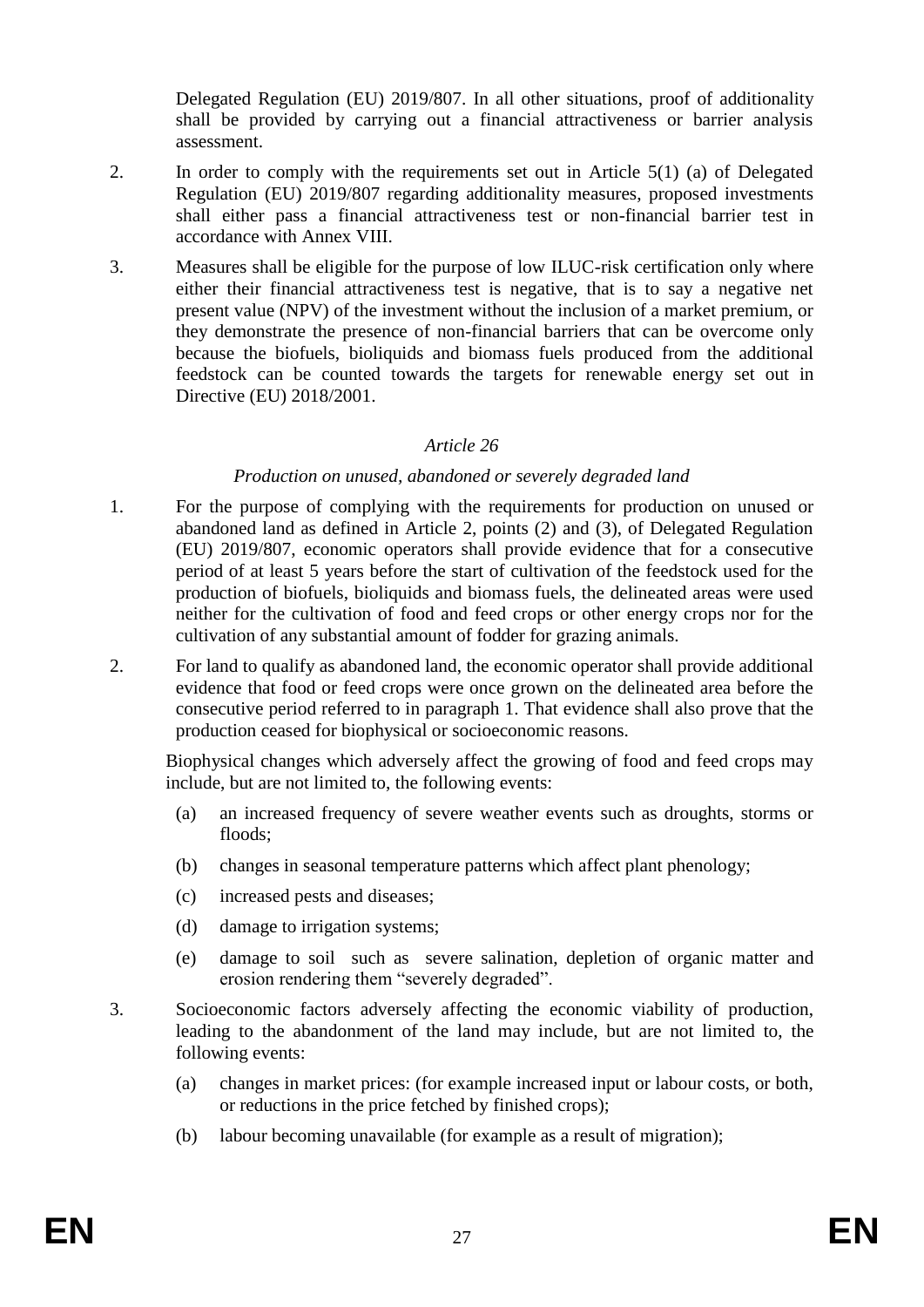- (c) failure of the supply chain (for example through the closure of a local market or a transport link);
- (d) disputes about ownership (for example in the context of inheritance);
- (e) political instability (for example confiscation or nationalization of the land).

- 4. An application for the certification of feedstock as having been produced on severely degraded land, as defined in part C, point (9) of Annex V to Directive (EU) 2018/2001, shall be accompanied by the following soil test results, as applicable:
	- (a) in the case of salinisation, the results of testing by a qualified agronomist of the electroconductivity of the soil using the saturated paste method;
	- (b) in the case of low soil organic matter, results from an appropriate number of samples of soil from the delineated plot, determined by a qualified agronomist, using the dry combustion method;
	- (c) in the case of severe erosion, at least 25% of the delineated plot shall have been eroded as determined by a qualified agronomist, supported by photographs.
- 5. Where a delineated area qualifies as unused land, it shall pass an additionality test as set out in point (4) of Annex VIII in order to be eligible for low ILUC-risk certification. Delineated areas that qualify as abandoned or severely degraded land shall not be required to pass the additionality test in order to be eligible for low ILUC-risk certification. In the case of production on unused, abandoned or degraded land, the dynamic yield baseline shall be set to zero with no trend line.

Determining additional biomass for yield increase measures

- 1. The 'additional biomass' eligible for low ILUC-risk certification shall be the additional amount of feedstock produced in a clearly delineated area compared to the dynamic yield baseline as a direct result of applying an additionality measure.
- 2. The dynamic yield baseline shall be established by setting out a starting point, based on historical yield from the delineated plot, and a trend line based on global yield trends for the feedstock, which shall be determined in accordance with the principles set out in Annex VIII.
- 3. The actual yield for a delineated plot after implementation of the additionality measure shall be compared against the baseline referred to paragraph 2. The difference between the actual yield and the dynamic yield baseline is the additional feedstock eligible to be claimed as low ILUC-risk.

# **Chapter VI. Final provisions**

## *Article 28*

## *Entry into force and application*

This Regulation shall enter into force on the third day following that of its publication in the *Official Journal of the European Union*.